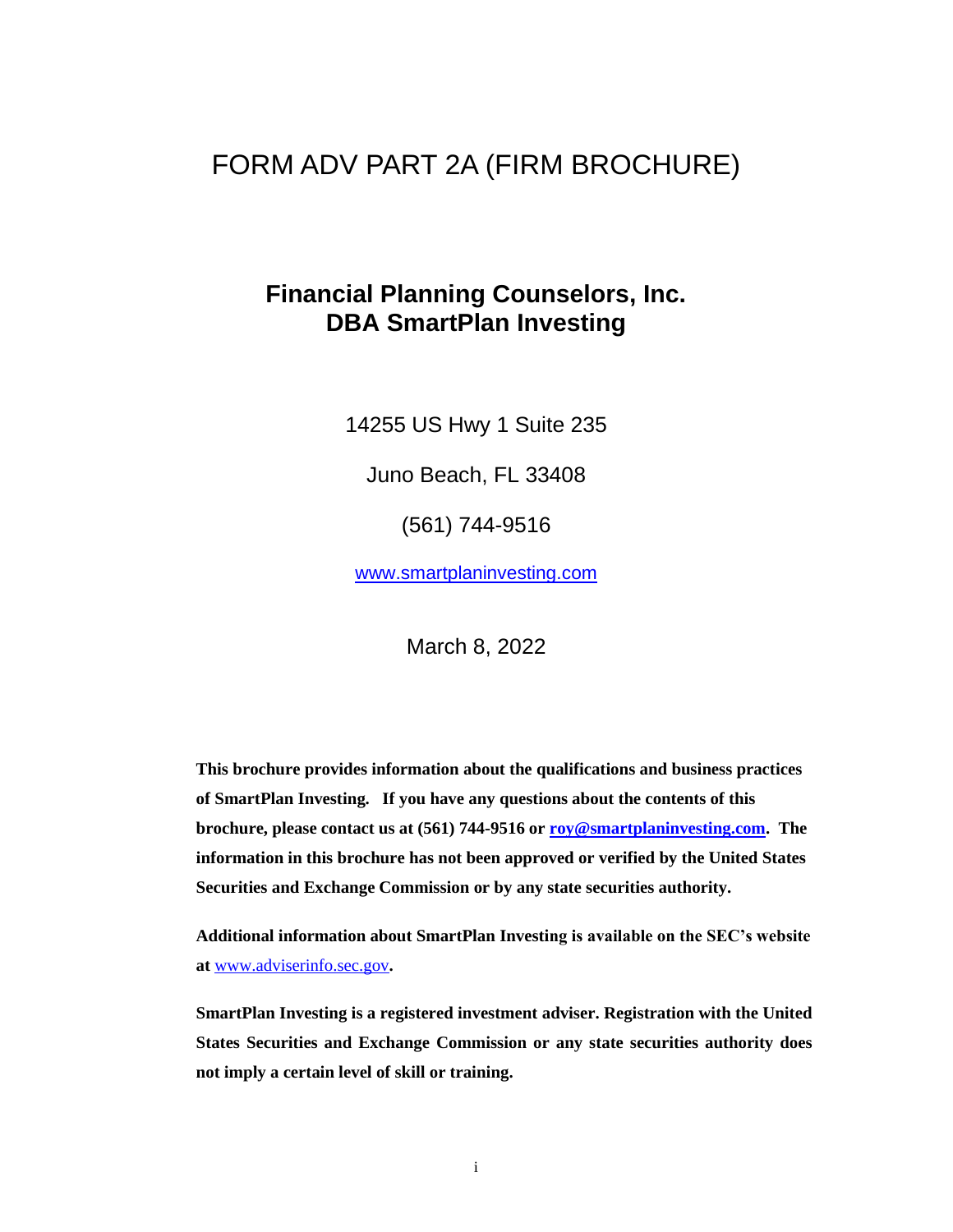## <span id="page-1-0"></span>**Material Changes**

Form ADV Part 2 ("Firm Brochure" or "Disclosure Brochure") requires registered investment advisers to amend their brochure when information becomes materially inaccurate and to review the Firm Brochure at least annually. If there are any material changes to an adviser's disclosure brochure, the adviser is required to notify you and provide you with a description of the material changes.

Since our last Annual Updating Amendment, dated February 28, 2021, we have made the following changes to our Form ADV Part 2 Disclosure Brochure:

- In January 2022, we moved to the address listed on the Cover Page. The telephone number at this location is  $(516)$  744-9516.
- Our firm received a Paycheck Protection Program ("PPP") Loan in 2020. The firm met the forgiveness requirements, and the PPP loan was forgiven in 2021. The disclosure information related to this PPP loan has been removed from the Financial Condition Section.
- We have made no other material changes to our Form ADV Part 2 Disclosure Brochure.

### **Annual Update**

This Form ADV Part 2 dated March 8, 2022 replaces the previous Form ADV Part 2 Disclosure Brochure dated February 28, 2021.

#### **Full Brochure Availability**

If you have any questions or would like a complete copy of our Disclosure Brochure, please contact Roy Wiley, President, at (561) 744-9516 o[r roy@smartplaninvesting.com.](mailto:roy@smartplaninvesting.com) There is no charge for a copy of the Disclosure Brochure.

Additional information about SmartPlan Investing is available on the SEC's website at [www.adviserinfo.sec.gov.](http://www.adviserinfo.sec.gov/)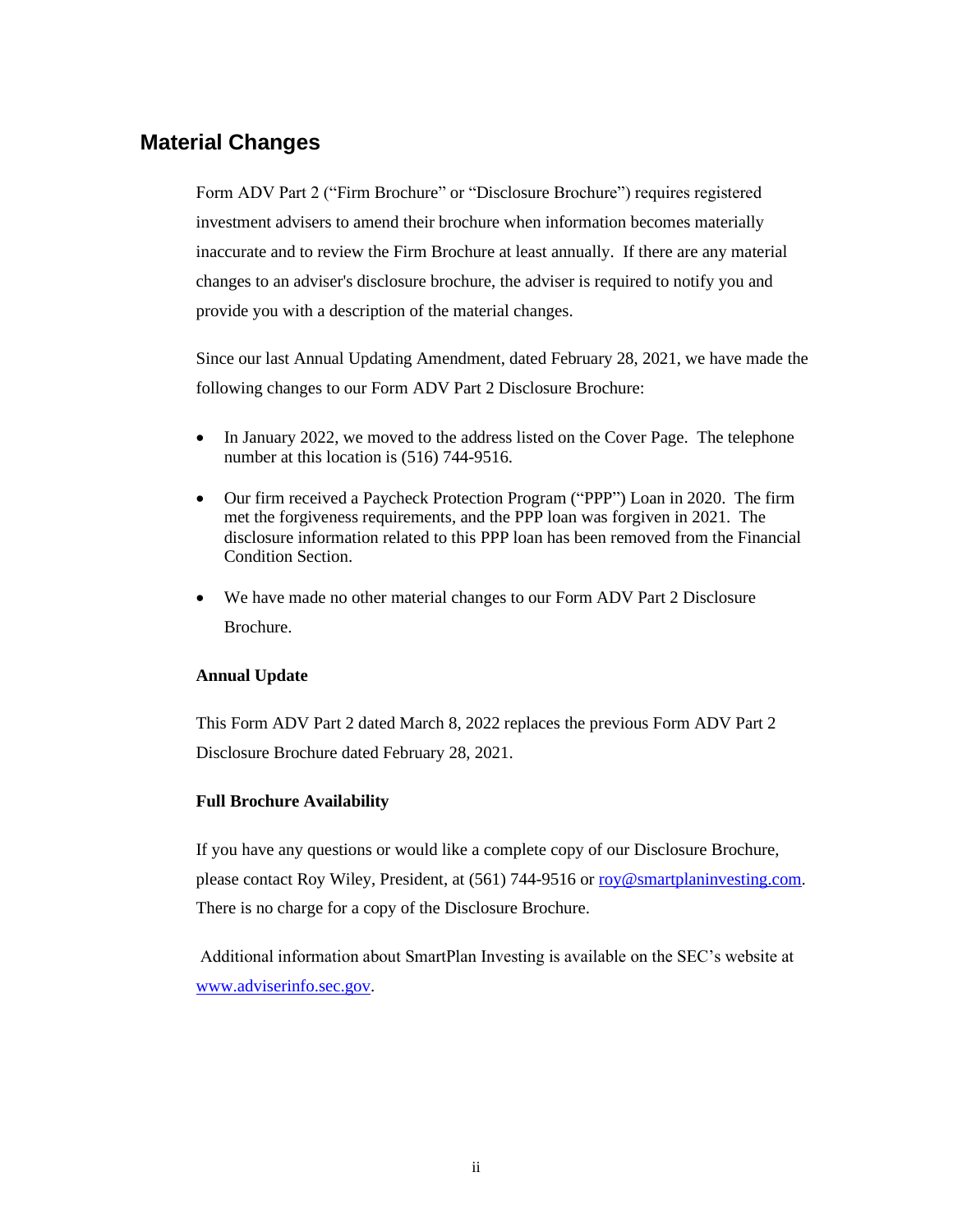# <span id="page-2-0"></span>**Table of Contents**

| Code of Ethics, Participation or Interest in Client Transactions and Personal Trading  11 |
|-------------------------------------------------------------------------------------------|
|                                                                                           |
|                                                                                           |
|                                                                                           |
| Matson Money Blue, an E*Money-hosted Data Consolidation Platform  13                      |
|                                                                                           |
|                                                                                           |
|                                                                                           |
|                                                                                           |
|                                                                                           |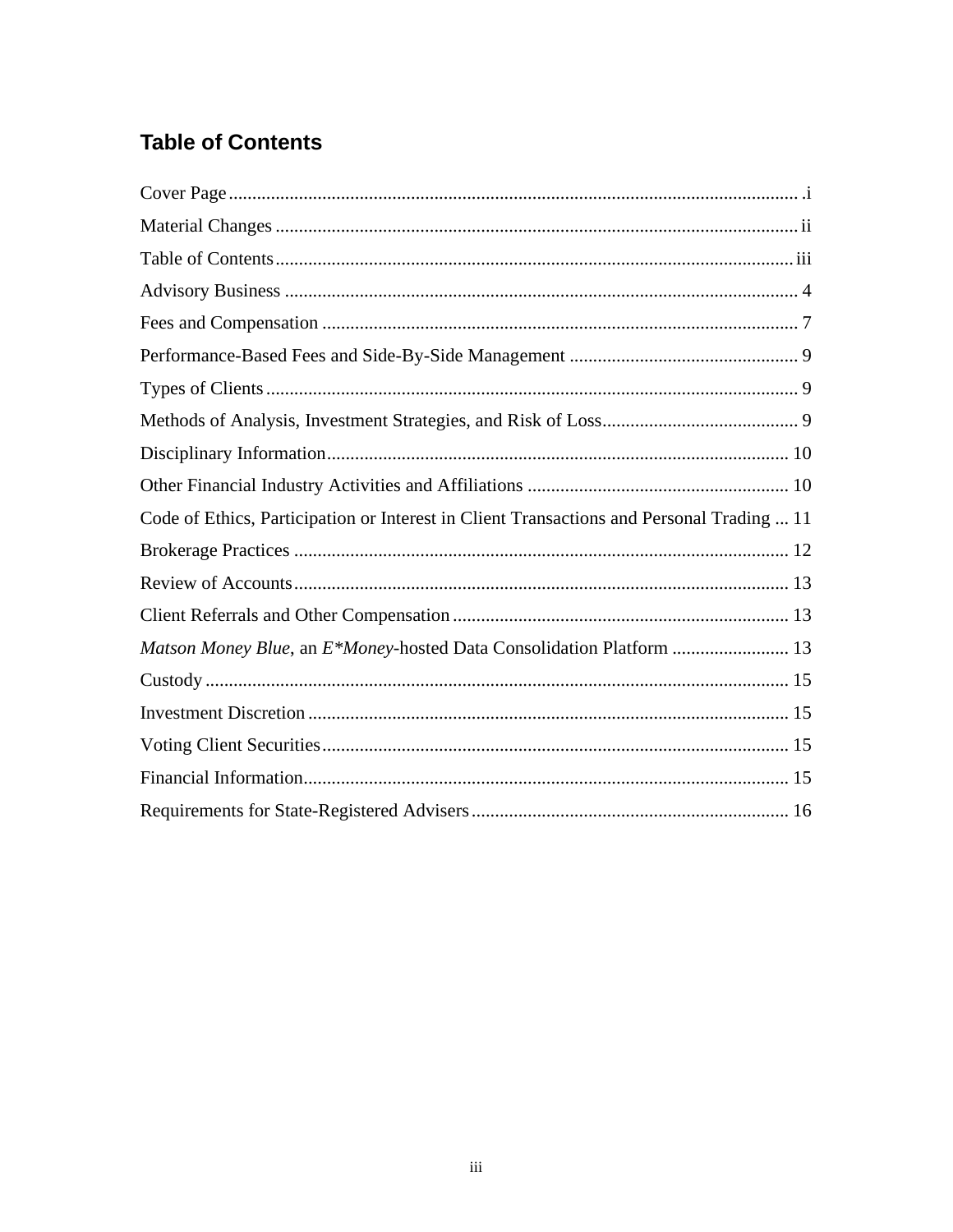### <span id="page-3-0"></span>**Advisory Business**

Financial Planning Counselors, Inc. is a privately held corporation organized in 1968 and operating in Florida since 1983. Financial Planning Counselors, Inc. conducts business as SmartPlan Investing and provides investment advisory services as a Florida-registered investment adviser<sup>1</sup> since 2002. Roy E. Wiley is President and owner of the firm. Keith Stacy is Compliance Officer.

At SmartPlan Investing, our objective is to coach you to invest your assets following academic investing principles with a goal of meeting your investment objectives and financial needs.

#### *Financial Coaching*

We provide financial coaching on matters involving securities as well as non-securities topics, such as tax planning. First, we meet with you to discuss your current financial and investment objectives, investment experience, and goals. With information you provide, we prepare a brief analysis to help you decide how your present financial situation meets your financial goals. Then, if you would like a more thorough analysis and recommendations from us, we will prepare the *MRI.* This presents you with an assessment of your investment portfolio in terms of portfolio risk, volatility, diversification factors, cost, and overall portfolio effectiveness. For businesses who are interested in an analysis of their employee retirement plans, we also prepare an *MRI*. The analysis advises fiduciaries in analyzing how well their organization meets a fiduciary standard of excellence and in improving their long-term investment performance.

We will make recommendations for implementing the investment advice we give you. You are under no obligation to act on our recommendations. Moreover, if you elect to act on any of our recommendations, there is no obligation to affect the transaction through any company recommended. Our recommendations are based on your financial situation at the time the analysis is presented and based on financial information disclosed by you. Certain assumptions are made with respect to interest and inflation rates and the use of past trends and performance of the market and economy. Past performance is in no way an indication of future performance. We do not offer any guarantees or promises that your financial goals and objectives will be met.

<sup>&</sup>lt;sup>1</sup> Registration as an investment adviser does not imply a certain level of skill or training.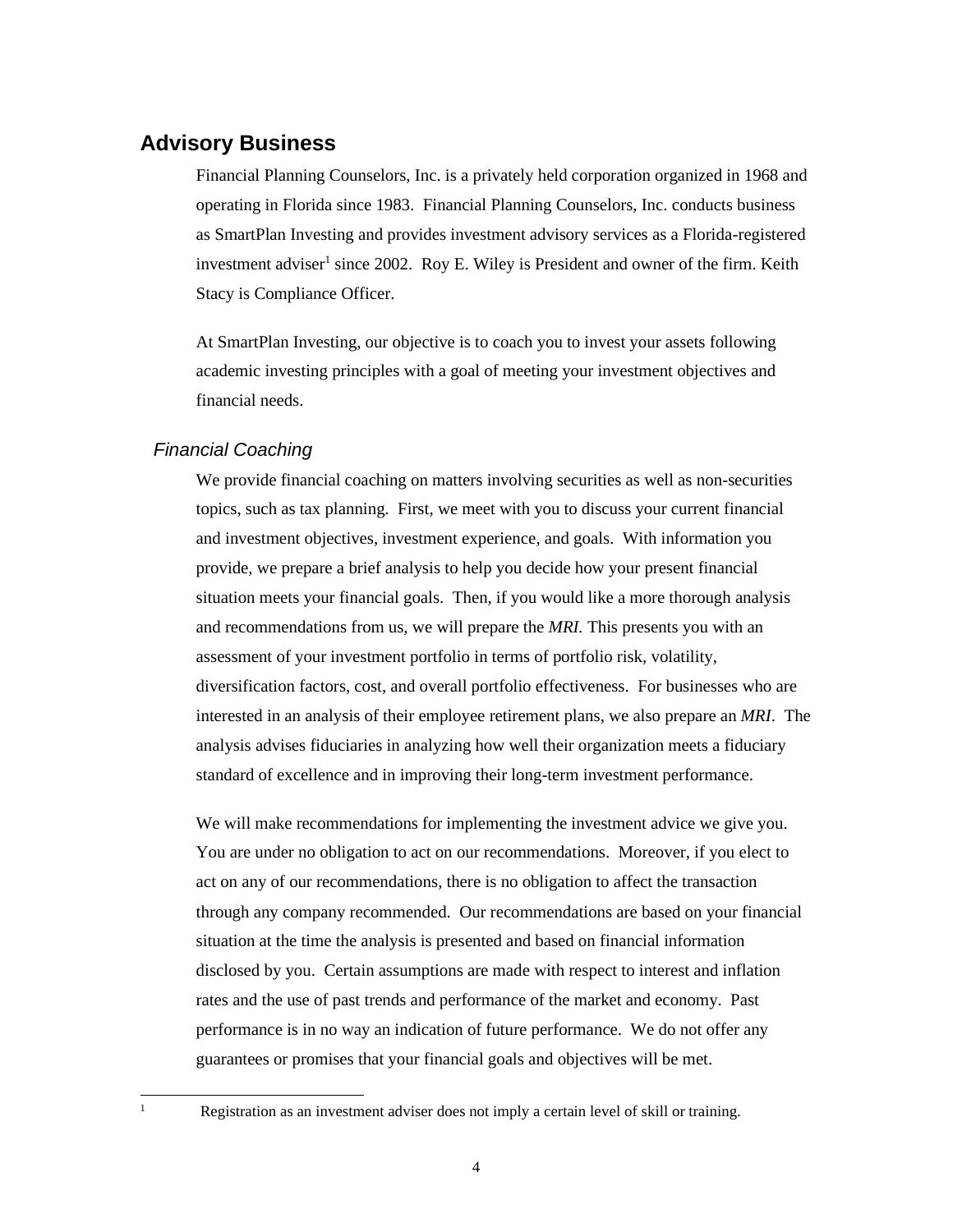#### *Investment Consulting and Monitoring Services*

SmartPlan Investing has entered into a Co-Advisor Agreement with Matson Money, Inc. ("Matson Money"), an investment advisor registered with the U.S. Securities and Exchange Commission. SmartPlan Investing and Matson Money are not related entities; neither has an ownership interest in the other, nor does any member or shareholder of either entity own an interest in the other. Under this agreement with Matson Money, SmartPlan Investing provides to Investment Consulting and Monitoring Services to you. These services include the following:

- Advice on asset allocation;<sup>2</sup>
- Recommendations on an investment strategy.
- Assistance in the preparation of an investment policy statement and any restrictions.
- Evaluation of each client's historical investment performance.
- Performance monitoring; and
- Controlling and measuring investment expenses.

If you choose to go forward with these services, you will enter into a three-party investment management agreement with SmartPlan Investing and Matson Money. Under this agreement, Matson Money has full discretionary authority to supervise and direct your investment accounts in accordance with the investment objective for each account. Matson Money makes and implements investment decisions without prior consultation with you, except for any restrictions you provide to Matson Money in writing.

Matson Money's services are provided through its Matson Fund Platform<sup>3</sup> and Frontier Adjusted Portfolio Program. In these programs, Matson Money allocates assets to, and invests your accounts primarily in shares of any one or a combination of series of the "Matson Money, Inc. Family of Funds of The RBB Fund, Inc." ("Matson Fund"), a noload mutual fund affiliated with Matson Money. Each series of the Matson Fund is advised by Matson Money and sub-advised by Dimensional Fund Advisors, Inc. ("DFA"), and Blackrock, both are unaffiliated, registered investment advisers. Each series is also a "fund of funds" which invests primarily in shares of other mutual funds.

<sup>&</sup>lt;sup>2</sup> Our advice on securities is limited to investments in mutual funds.<br> $\frac{3}{4}$  A program offered by Mateon Private A equation Asset Allocation is

<sup>3</sup> A program offered by Matson, Private Account Asset Allocation, is no longer available from Matson to new clients. Our clients who participated in this program continue to participate in order to avoid adverse tax consequences that they may incur if they changed to another program.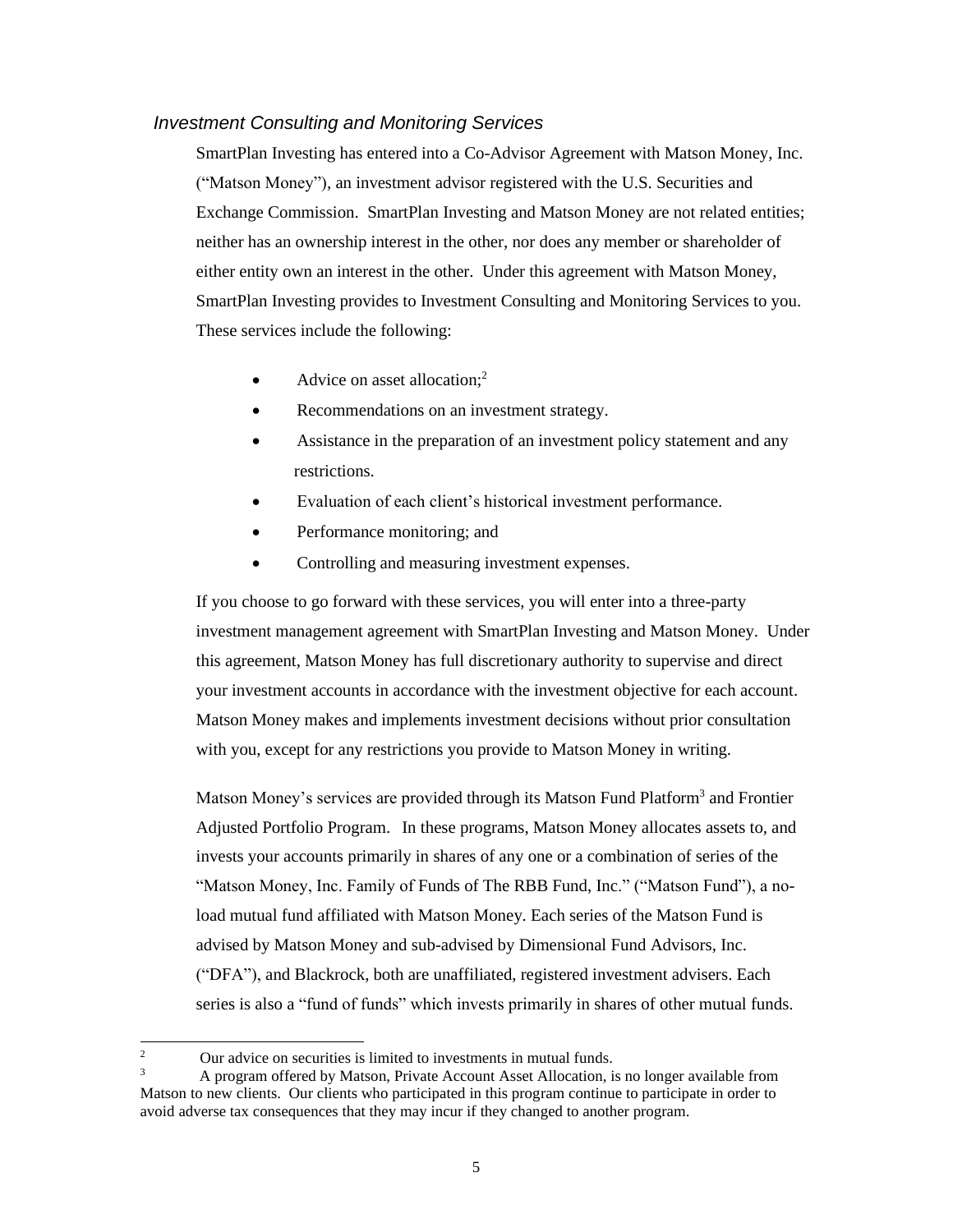More specifically, the series invest primarily in no-load mutual funds managed by DFA. DFA, as sub-adviser to each series, selects the underlying DFA mutual funds based on the investment characteristics specified by Matson Money and described in the Matson Money prospectus. Each series is designed to target specified percentages of certain asset classes in each series' applicable investment category to seek maximum portfolio diversification, enhanced return opportunities and diminished portfolio volatility. Matson Money reserves the right, in its sole discretion, to create, and allocate assets in client accounts to, additional series of the Matson Fund in the future. Matson Money may also invest your assets in unaffiliated cash sweep vehicles for temporary or other defensive purposes. BlackRock provides limited assistance in researching iShares ETFs for use in Matson investment strategies. In addition, both firms may also provide certain assistance in our marketing efforts. None of the assistance provided by BlackRock or DFA is dependent upon us investing a specified number of Clients' assets in BlackRock ETFs or DFA managed funds.

We recommend Matson Money's programs because they typically allocate your assets among various asset class funds, in accordance with your goals, financial situation and investment constraints.

We will provide you with Matson Money's disclosure brochure that discusses services, fees, types of investments, and allocation models, among other things. We encourage you to read Matson Money's disclosure brochure and the mutual fund prospectuses. If you have any questions, we will be happy to answer them. If you agree and choose to proceed, we will explain and assist you with the paperwork required to open an account. We will help you determine the appropriate allocation model as well as act as a liaison between you and Matson Money. Ongoing, we will review your account activity on a regular basis and not less than annually, meet with you to re-assess your financial situation and report any changes to Matson Money.

#### *Investor Education Events*

We also offer our expertise through educational financial workshops. These workshops are presented individually or in groups, usually monthly. Our presentations focus on a variety of issues, such as investments, financial planning, qualified retirement plans, and success coaching.

6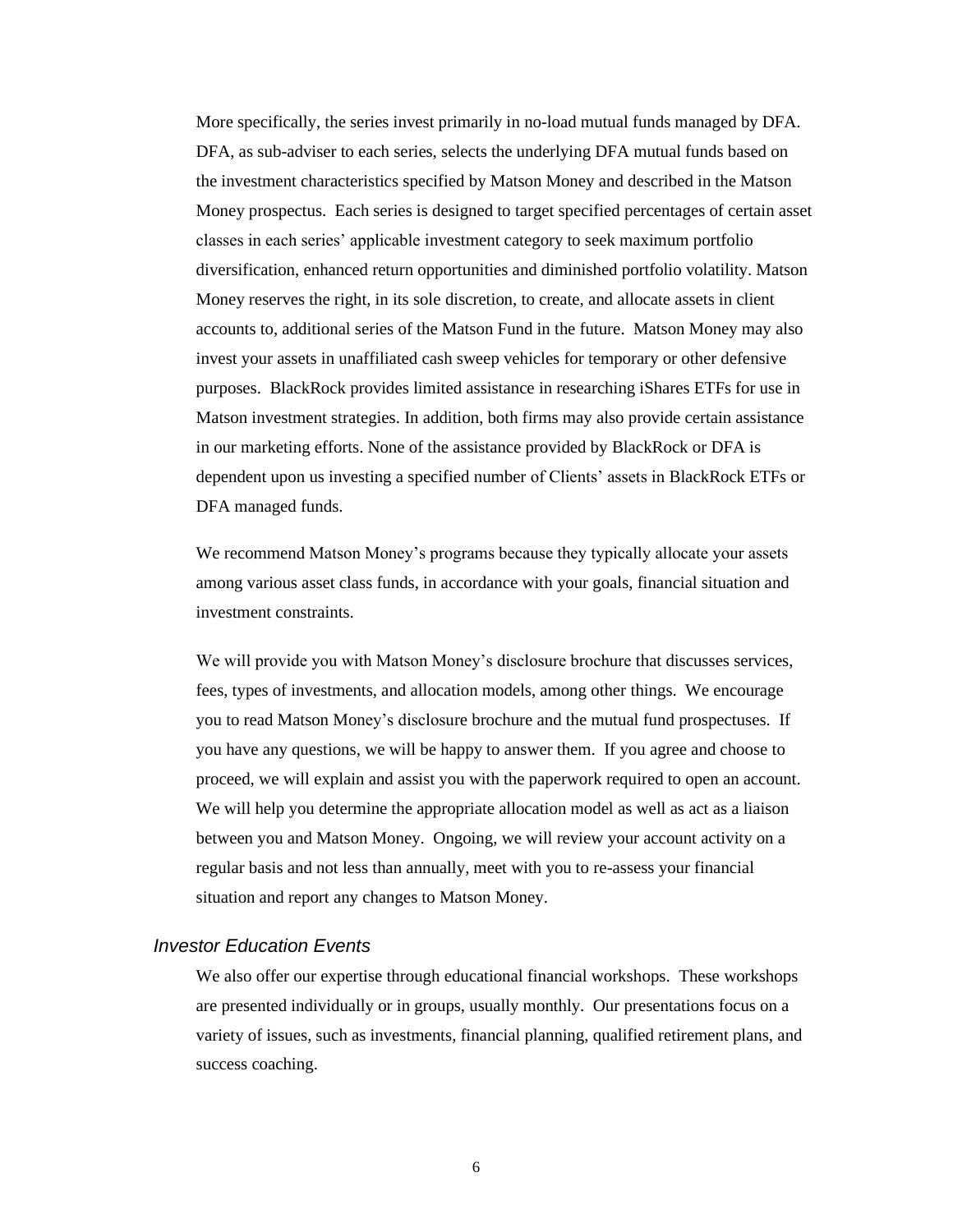### <span id="page-6-0"></span>**Fees and Compensation**

#### *Financial Coaching and Investor Education Events*

There is no fee charged for an initial consultation, or the *Investor Inventory.* Our Investor Education Events are normally no fee. The charge to prepare the *Free Market Investment Analysis* (MRI) or the *Free Market Fiduciary Investment Analysis* (MRI) is negotiable and ranges between \$250 and \$1000, payable in advance, and may be paid by check or credit card. On certain occasions, the MRI is offered complementary. If the account is a 401k at someone's current employer and an analysis is requested, then the cost is usually between \$250 and \$1000, payable in advance, and may be paid by check or with credit card. While this charge is negotiable, it is not refundable once we have started to prepare the analysis. There is no charge for setting up the client's website on Matson Money Blue (E\*Money). For financial planning we would charge a mutually agreed amount that would depend on the work and complexity involved.

#### *Investment Management Fees*

#### *The Matson Fund Platform and Frontier Adjusted Portfolio Program Fees*

Your investments in Matson Funds are subject to embedded advisory and other fees and expenses, as described in each fund's prospectus. When you participate in a Matson Money program, ultimately your investments bear all fund-related fees and expenses, including brokerage fees and operating expenses. Matson Money receives fees of .50% on each fund's average daily net assets as described in the prospectus. Dimensional Fund Advisors ("DFA"), a sub-adviser to Matson Money, also receives a sub-advisory fee from each fund. No sales loads are paid to Matson Money, DFA, SmartPlan Investing, or any other parties with respect to fund investments.

Annual fees paid to SmartPlan Investing are:

| <b>Total Assets under Management</b> | Maximum Annual Fee |
|--------------------------------------|--------------------|
| First \$500,000                      | 0.99%              |
| Next \$500,000                       | 0.99%              |
| Next \$3,000,000                     | 0.75%              |
| Over \$4,000,000                     | 0.50%              |
|                                      |                    |

Fees are negotiable.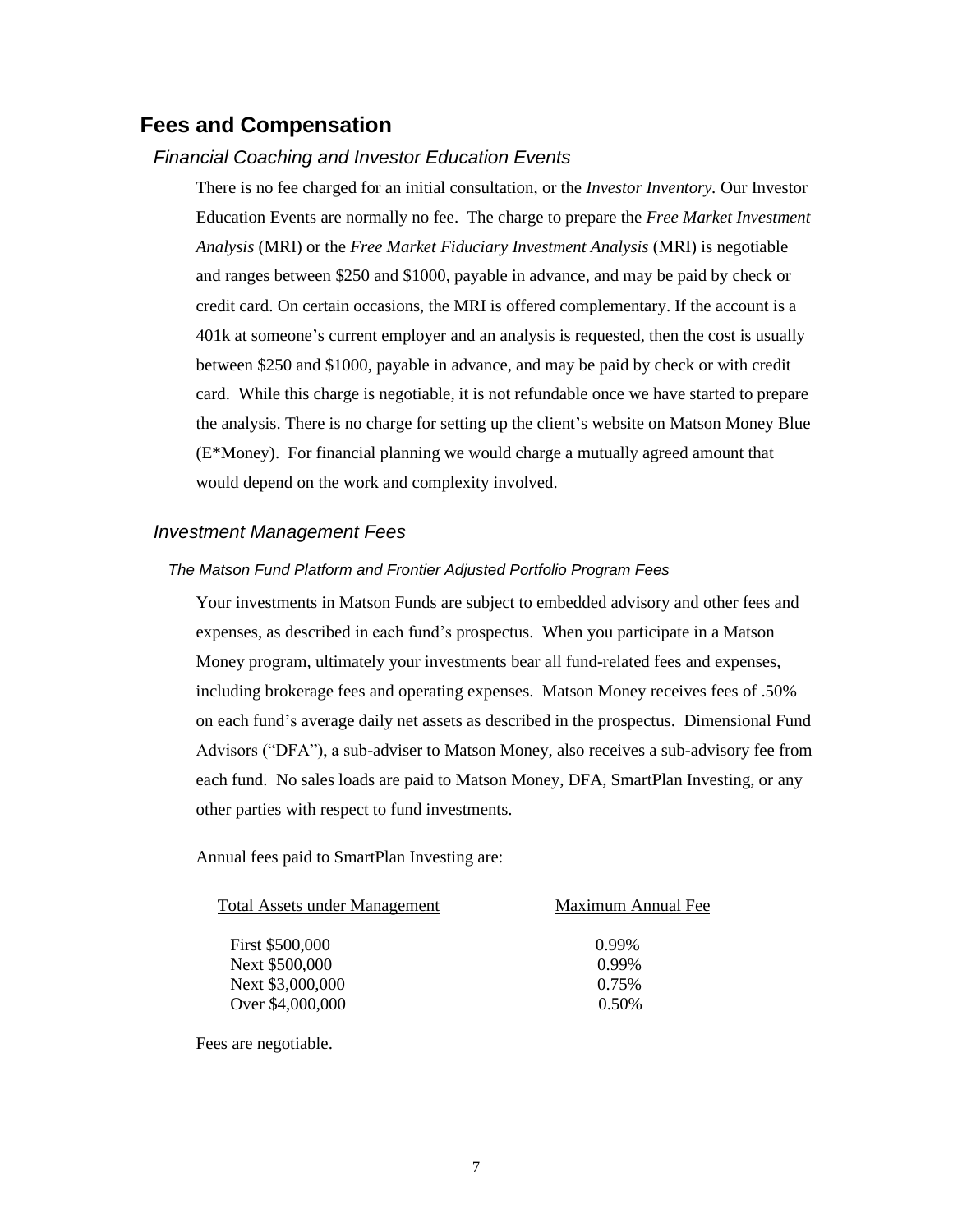Matson Money bills fees, quarterly, in advance, at one-fourth of the annual rate. The fees are based on the market value of your account on the last business day of the preceding calendar quarter. You will find the market value of your account on the statement you receive from the custodian carrying your account and on statements provided by Matson Money. The initial fee is due at the time your account is funded and is pro-rated for the number of days remaining in the quarter. The custodian of your assets will deduct the fees from your account and send the fees to Matson.

Clients who invest in Matson Funds through different co-advisers may pay lower or higher fees to their co-adviser than other investors in the same funds.

Matson Money<sup>4</sup> withdraws your fees automatically from your account. Matson Money pays SmartPlan Investing directly. SmartPlan Investing will not, and has no authority to, withdraw fees from your account. With prior notice, Matson Money is willing to permit you to pay the advisory fees directly to SmartPlan Investing. Fees compensate SmartPlan Investing for maintaining a relationship with you; ensuring that information about your specific goals, financial situation, and investment constraints remain up-to-date; and responding to your inquiries. Matson Money receives no part of these fees.

#### *Other Charges*

All management fees are separate from charges assessed by third parties, such as broker/dealers, custodians, mutual fund companies, etc. Each rebalancing or reallocation of your portfolio may involve transaction charges imposed by the custodian. Brokerage and other transaction costs charged by broker/dealers executing the transactions and custodians maintaining your assets are in addition to the management fees and are nonnegotiable. Mutual funds, variable annuities or other platforms may assess other fees and expenses, such as 12B-1 fees and/or commissions in connection with the placement of your funds into certain investments. SmartPlan Investing does not receive any of these commissions, charges, and/or fees. Our representatives may receive commissions from insurance products purchased by you. See "*Other Financial Industry Activities and Affiliations*" below for more details.

4

In the case of ERISA accounts, your custodian withdraws the fee.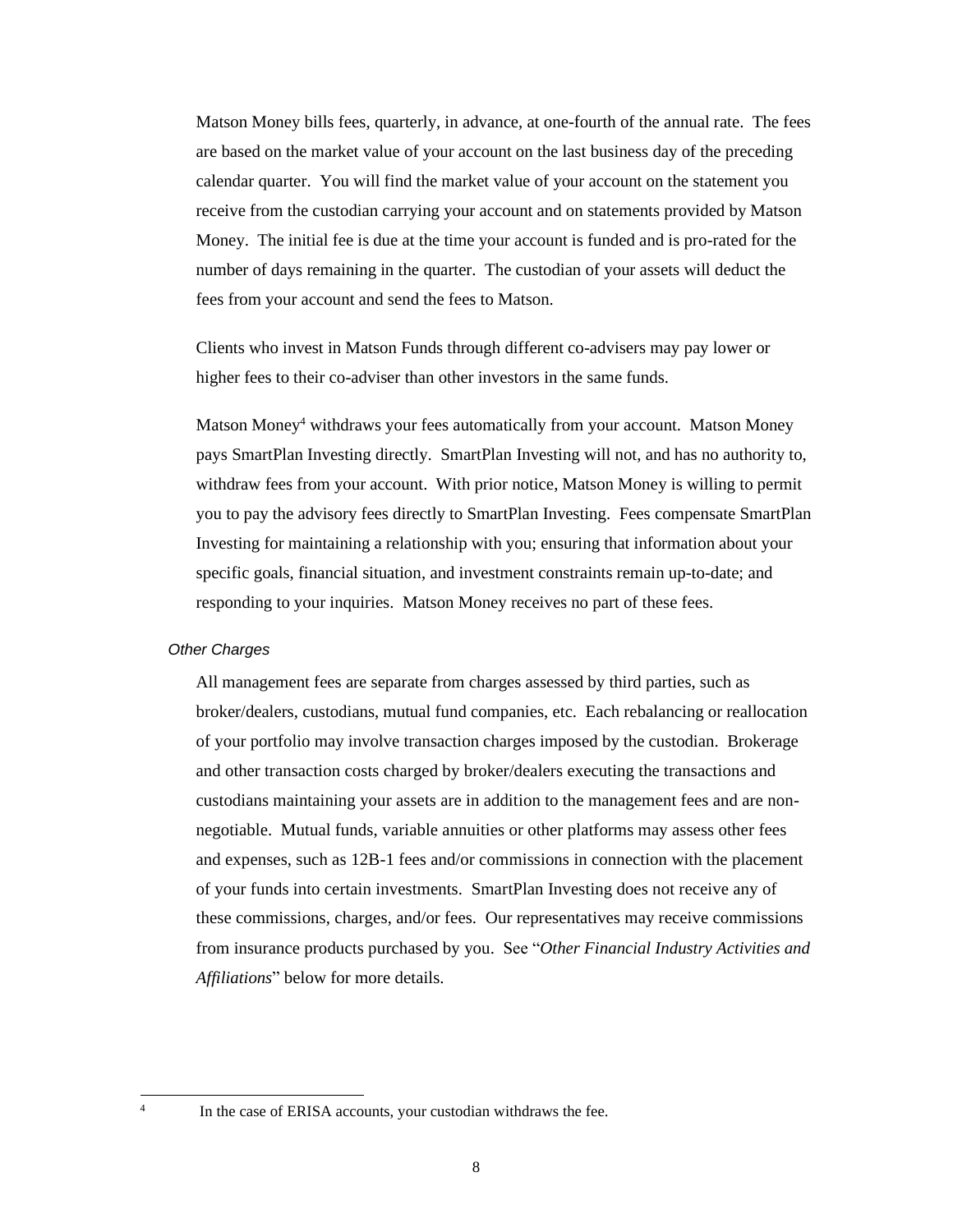#### *General Information*

You have the right to terminate your agreement with SmartPlan Investing and/or Matson Money without penalty within five (5) business days. Otherwise, your agreement may be terminated by any of the parties by giving 30 days prior written notice to the other. Prepaid fees will be refunded by Matson on a pro-rata basis.

Depending on individual arrangements made, fees paid by one client may be higher or lower than fees paid by another client under similar circumstances. Advice provided by SmartPlan Investing may differ from one client to another.

The fees charged are calculated as described above and are not charged based on a share of capital gains upon, or capital appreciation of, the funds, or any portion of the funds of an advisory client.

SmartPlan Investing and its representatives do not represent, warranty, or imply that any services or methods of analysis can or will predict future results, successfully identify market tops or bottoms, or insulate you from losses due to market corrections.

### **Performance-Based Fees and Side-By-Side Management**

We do not accept performance-based fees – that is, fees based on a share of capital gains or appreciation of the assets of a client. We do not participate in side-by-side management. Side-by-side management refers to the practice charging performancebased fees for account management while at the same time managing accounts that are not charged performance-based fees.

### **Types of Clients**

We provide our advisory services to individual investors, high net worth investors, pension and profit-sharing accounts, corporations, and other business entities. There is no minimum net worth or minimum portfolio requirement for our financial coaching services. While we do not have any requirements for opening or maintaining an account, participation in the Matson Fund Platform and Frontier Adjusted Portfolios have no minimum investment.

### <span id="page-8-0"></span>**Methods of Analysis, Investment Strategies, and Risk of Loss**

We understand that Matson Money utilizes Modern Portfolio Theory and the Efficient Market Philosophy to create and manage portfolios that fall on the efficient frontier.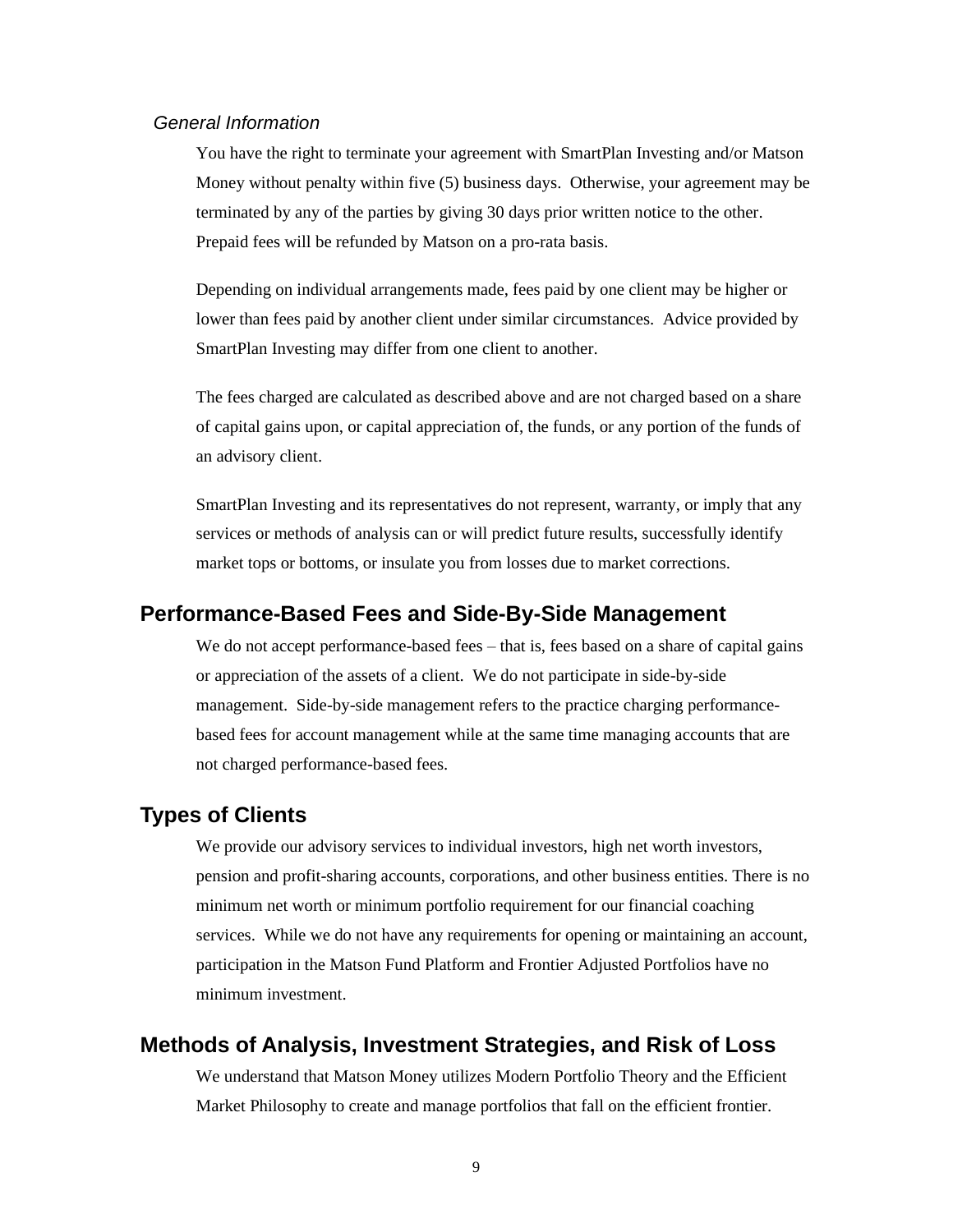These portfolios are reviewed typically on a quarterly basis and rebalanced as needed. Matson Money does not make asset allocation decisions based on the conditions of the economy or the market, but rather on economic research related to the way various asset classes have performed and the correlation of their performance over time.

Investment strategies are dictated by Matson Money within the asset allocation models and underlying mutual funds. Matson Money may use variable annuities or other insurance products. Asset allocation with quarterly rebalancing is typical but may be more or less frequent depending upon the particular portfolio manager's strategies and/or market conditions.

Investing in securities involves risk of loss that you should be prepared to bear. Investment values will fluctuate, are subject to market volatility, and may be worth more or less than original cost. Typically, Matson Money requests clients to sell securities in order to make funds available to purchase the mutual funds or other commingled investment vehicles Matson Money recommends. In those situations where there would be adverse tax consequences to a client, Matson Money may recommend the client hold the security or sell it over time in a tax efficient manner.

### <span id="page-9-0"></span>**Disciplinary Information**

We are required to disclose all material facts regarding any legal or disciplinary events that would be material to your evaluation of SmartPlan Investing or the integrity of our management. We have no information that applies to this item.

### <span id="page-9-1"></span>**Other Financial Industry Activities and Affiliations**

We are required to disclose material relationships that we may have with related financial industry participants.

Currently, we recommend only one portfolio manager, Matson Money. However, we reserve the right to change if we believe there is a more appropriate choice in the future. Other portfolio managers may use similar strategies as Matson Money, may cost more or less than Matson Money, may minimize overall portfolio turnover, or may have investment philosophies like our own. We are required to put your interests before our own interests. Consequently, we have implemented these procedures to make sure that you benefit from using our recommended portfolio managers: (1) We gather detailed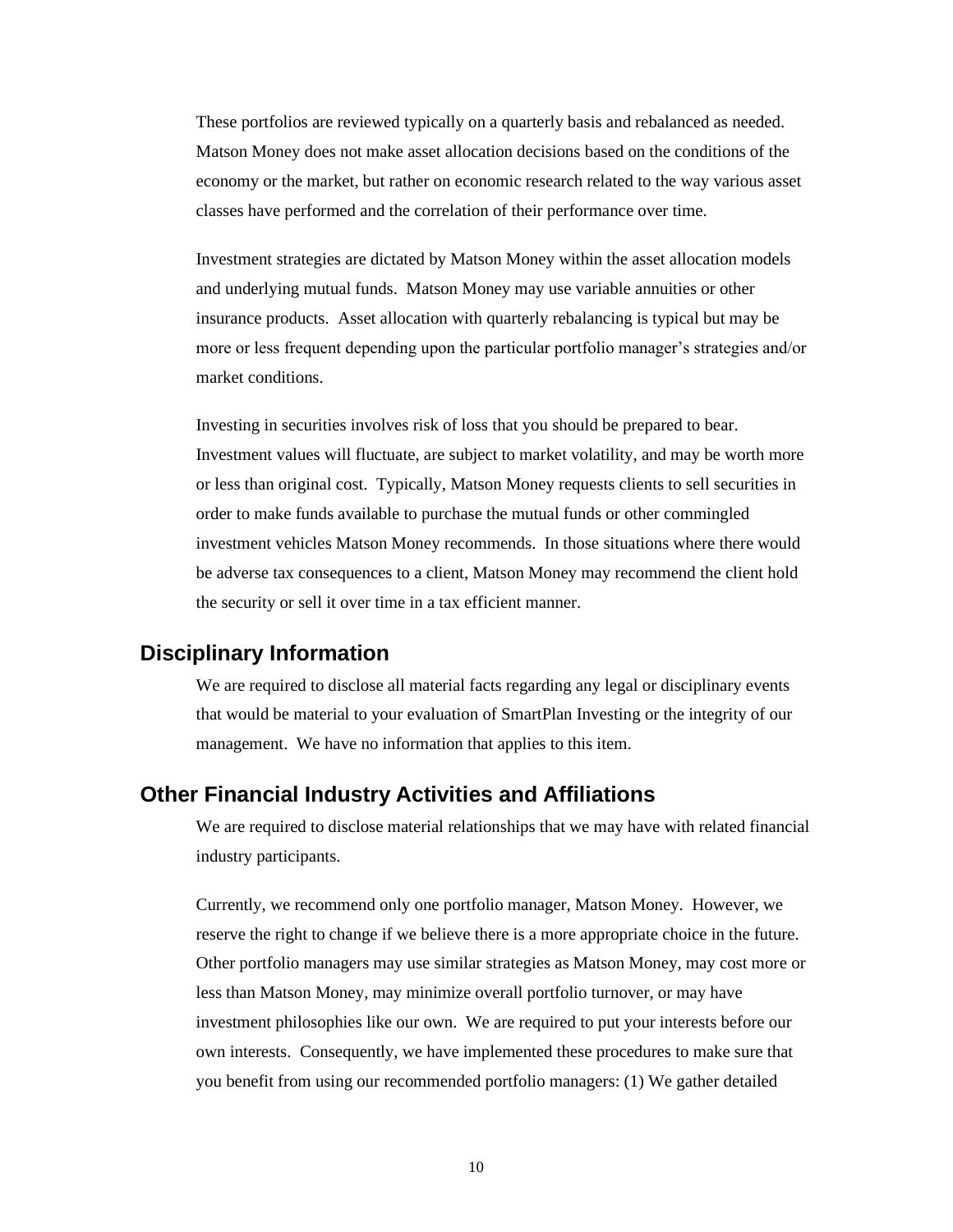information from you to determine if you will benefit more from using Matson Money, rather than another portfolio manager. (2) Ongoing, we review Matson Money's performance and handling of your portfolio. (3) We review other portfolio managers' programs to become familiar with alternatives that may be appropriate for you.

An affiliate of SmartPlan Investing, Covenant Financial, Inc., DBA SmartPlan Financial Services, is an accounting firm and our owner, Mr. Wiley is a certified public accountant, is a minority shareholder of the firm providing tax and accounting services to individuals and business clients not considered investment advisory in nature. Mr. Wiley devotes approximately 1% of his time to duties other than giving investment advice. These duties include providing operational oversight, other managerial duties, and providing additional services as an accountant.

Additionally, we have a fiduciary responsibility to our clients. This fiduciary responsibility requires us to put your interests before our own or anyone else's interests. We have developed concrete procedures to reduce the potential for any conflict that may arise and have adopted a Code of Ethics (see "*Code of Ethics, Participation or Interest in Client Transactions and Personal Trading*" below).

## <span id="page-10-0"></span>**Code of Ethics, Participation or Interest in Client Transactions and Personal Trading**

SmartPlan Investing has adopted a formal Code of Ethics. This Code of Ethics includes requirements to make sure that we meet our fiduciary responsibilities:

- 1. We will put your interests before our interests.
- 2. You have the right to specify your investment objectives, guidelines, and/or conditions on the overall management of your account.
- 3. We will not make investment decisions for our personal portfolios if the decision is based on information that is not also available to the investing public.
- 4. We will not participate in private placements or initial public offerings (IPO's) that may affect your investments without disclosure to you.
- 5. We always make every effort to comply with all applicable federal and state regulations governing registered investment advisers.

The full text of our Code of Ethics is available to you on request.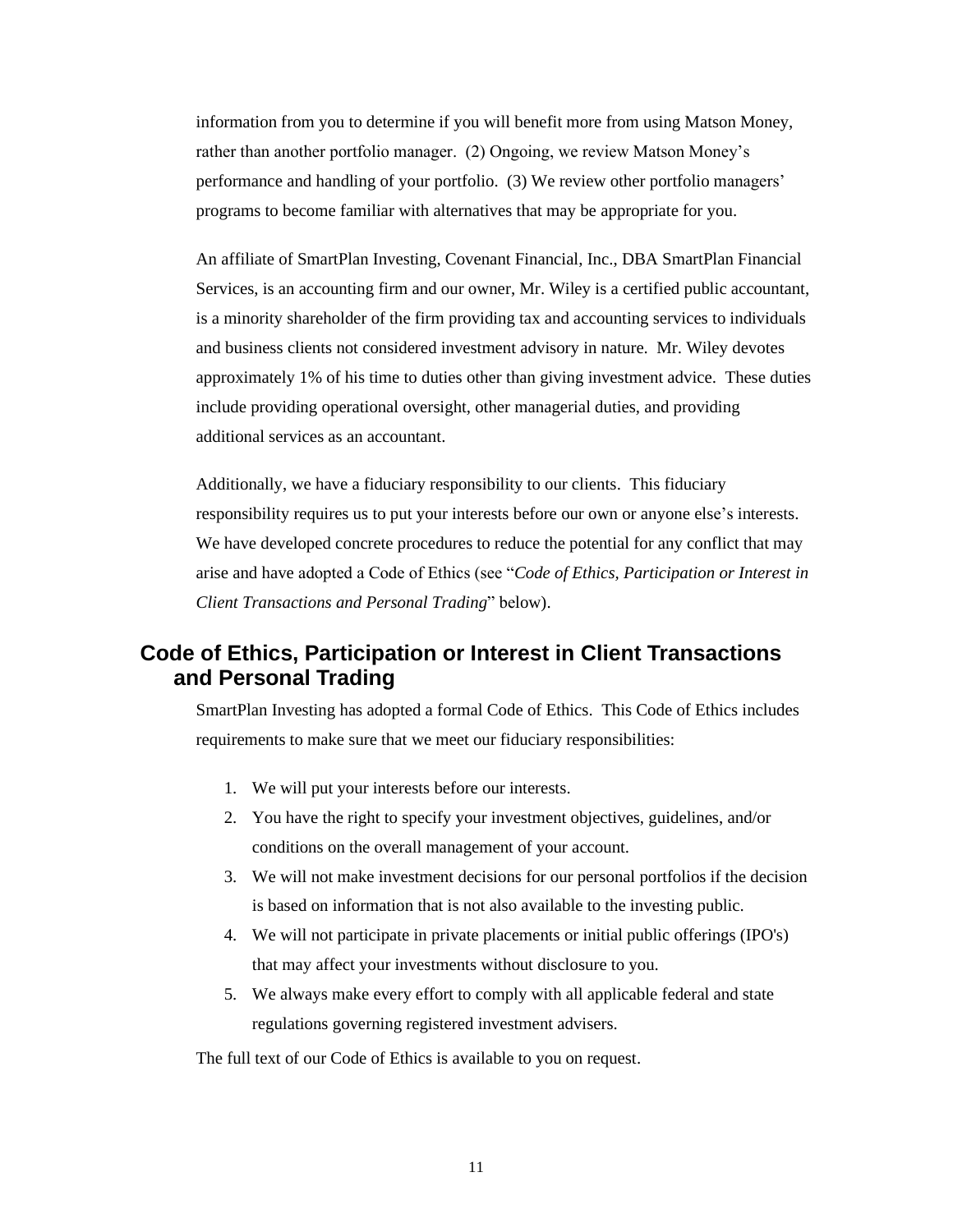On occasion, we may buy or sell securities that we recommend to clients. This practice would create a conflict of interest if the transactions were structured to trade on the market impact caused by recommendations made to our clients. Our clients' transactions and our own transactions usually trade in sufficiently broad markets where these transactions will not have an appreciable impact on the securities' market value. Mr. Wiley reviews all personal transactions of the advisors quarterly to make sure that personal transactions are consistent with advice given to clients.

### <span id="page-11-0"></span>**Brokerage Practices**

#### *Selection of Brokerage and Custodial Services*

SmartPlan Investing does not recommend brokerage firms for client transactions. If you are investing in one of the programs managed by Matson Money, Matson Money requires that you open your custodial accounts with one of the custodians selected by Matson Money. Client choices may depend on whether your accounts are subject to the Employee Retirement Income Security Act of 1974, as amended ("ERISA"). Matson Money generally requests that clients with non-ERISA accounts custody the assets they will manage with either Axos Advisor Services ("Axos"), Charles Schwab Company ("Schwab") and/or Pershing, LLC (Pershing Advisor Solutions) ("Pershing").

For Client accounts subject to ERISA, assets must generally be custodied at Matrix Trust Company (f/k/a TD Ameritrade Trust Company) ("TD Ameritrade") or Charles Schwab Trust and either Aspire or Alliance Benefit Group must serve as their recordkeeper. Clients may also use Professional Capital Services ("PCS") another Matson Money ERISA recordkeeper and account administrator. Additionally, 401(k) accounts may select E\*Trade Advisor Services as their custodian and recordkeeper. E\*Trade uses PCS as their recordkeeping service provider. For 403(b) accounts as well as some 401(k) accounts clients may select MG Trust (also known as Matrix Trust Company) as the custodian and Aspire as their recordkeeper. In addition to participating in the 403(b) markets of states that do not require pre-approval. The Free Market Funds have been approved by the states of California and Texas to serve as investment vehicles for the 403(b) plans of the state and local government entities organized in those states.

Generally, assets transferred to Client accounts begin to be invested as soon as sufficient assets are received by the custodian. Although Clients may deposit or transfer freelytradable securities into their accounts, they will be liquidated and the proceeds invested in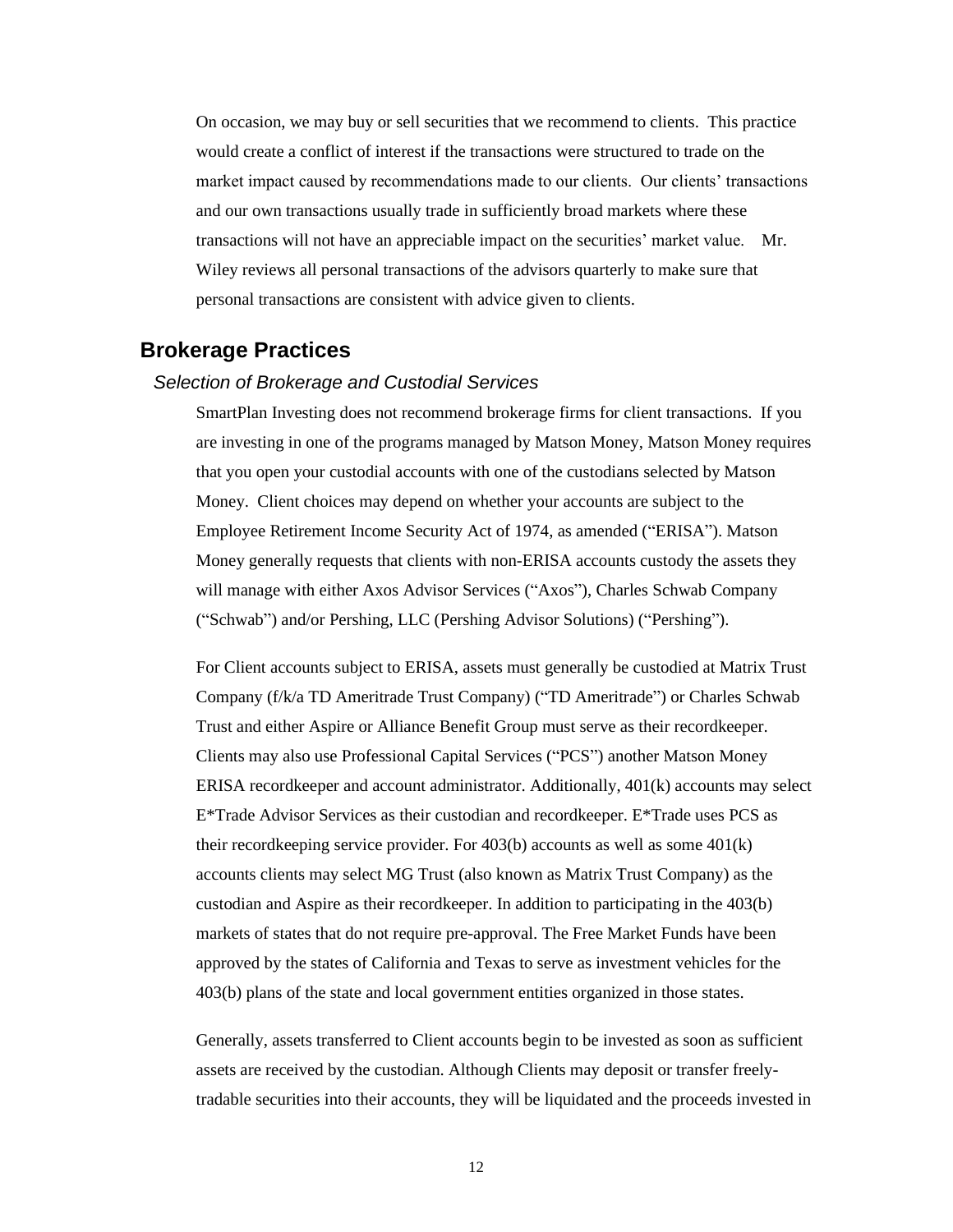securities matching the Client's investment strategy. There may be tax consequences associated with this liquidation and reinvestment process. Clients should consult with their tax professionals before depositing securities in accounts we manage on their behalf.

### <span id="page-12-0"></span>**Review of Accounts**

Our representatives review client accounts periodically and at least annually. Third party portfolio managers, such as Matson Money, monitor accounts daily for trading and rebalancing purposes. We do not provide regular written reports but rely on Matson Money to provide reports to you on a quarterly basis. The mutual fund managers and/or the custodian handling your account(s) send you account statements at least quarterly as well. These account statements show money balances, investment values, and transactions. Account activity, positions, and account balances are available for view 24 hours a day on Matson Money's website.

### <span id="page-12-1"></span>**Client Referrals and Other Compensation**

Matson Money may provide educational and client coaching products to SmartPlan Investing. These products include pamphlets, books, audio compact disks, DVDs and downloadable audio and/or video files of Matson Money / McGriff Production films and/or other media. SmartPlan Investing is required to attend Matson Money – produced training conferences, some of which rely on these educational products. Some of the materials are purchased and some marketing assistance is provided without charge. Matson Money also provides their investment advisory services to advisers and their representatives, at low or no cost and at reduced costs to family members. See *Other Financial Industry Activities and Affiliations* above for a description of our procedures addressing potential conflicts when recommending Matson Money.

*Client Appreciation* – We may invite clients to bring guests to a periodic customer appreciation dinner or seminar. If the guest becomes our client, it could be construed that the client bringing the guest was compensated by a meal.

### *Matson Money Blue***, an** *E\*money***-hosted Data Consolidation Platform**

SmartPlan Investing through Matson Money provides Clients with on-line access to their Matson Money account statements and other Client account information. In addition, Matson Money also provides, through eMoney Advisor , LLC (eMoney), its Matson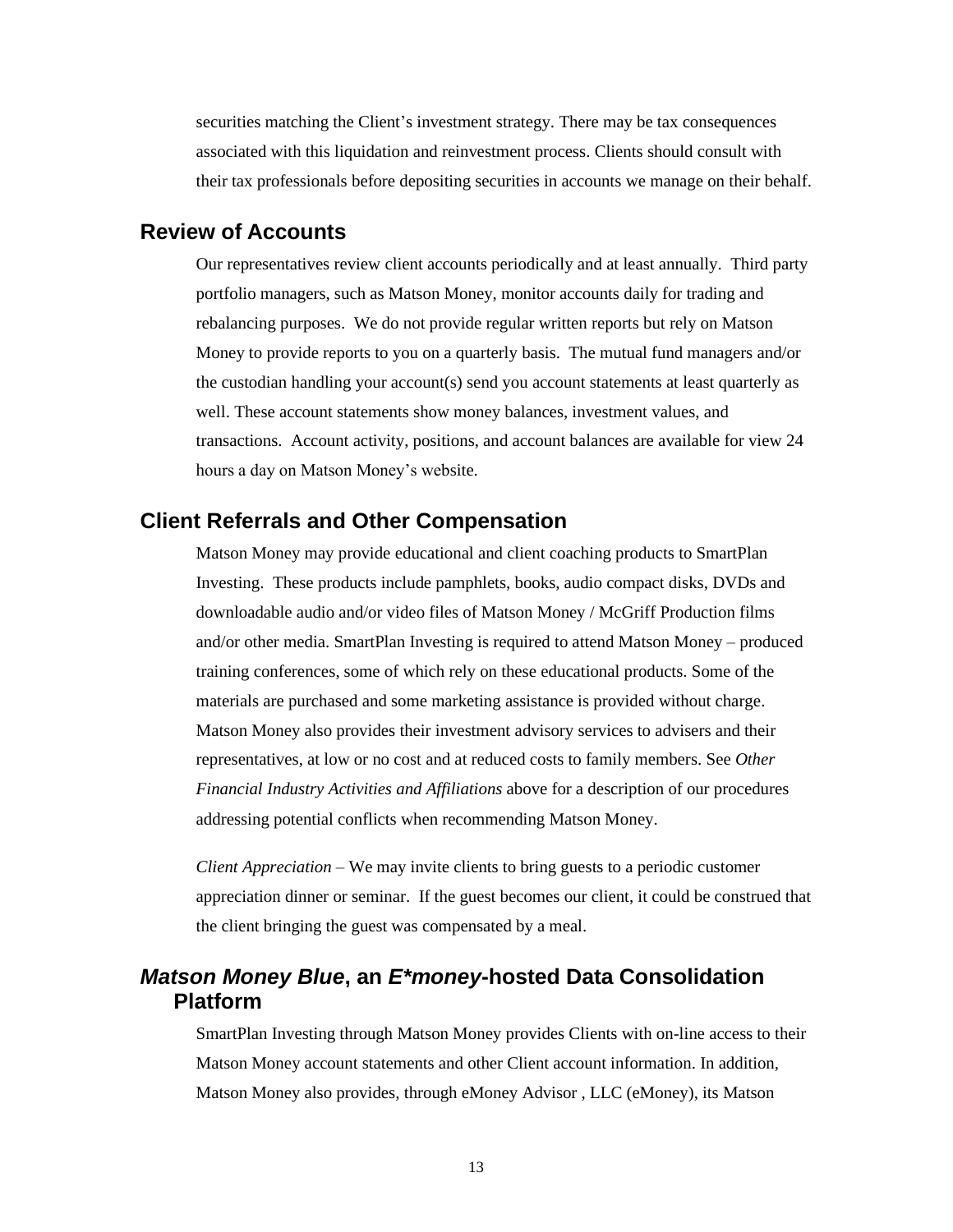Money Blue service, a web based platform for the consolidation and maintenance of personal financial information, including bank, brokerage, insurance and managed account statements plus legal documents like wills, trusts, guardianship and other materials in a single location. As noted on its website, eMoney provides financial advisers and their clients with "Client data aggregation, needs-based analysis, on-line document storage, and marketing communication tools" all in a single platform (emoneyadvisor.com). SmartPlan Investing has chosen to access Matson Money Blue by reimbursing Matson Money for access to the platform at a reduced rate from revenues received for managing Client accounts. In either case, Clients of SmartPlan Investing who participate in the program will have free access to their own data storage space with no increase in existing advisory fees. This program creates an inherent potential conflict of interest because of SmartPlan's ability to see a complete picture of each participating Client's assets, including potential access to Client's nonpublic personal information that is not in their on-line document storage. In addition, Matson Money warns Clients not to provide Referrers with their personal log in or password credentials for this platform or for any asset-bearing account the statements for which may be stored on the platform.

Clients who choose to participate in the data storage platform should understand that if SmartPlan Investing were to leave the Matson Money program, whether voluntarily or involuntarily, SmartPlan will not be permitted to access or move any Client data upon termination. Clients, if SmartPlan Investing were to leave the Matson program will be able to continue to access their stored data as long as they remain Clients of Matson Money by entering into a relationship with a new Referrer. Clients who choose to terminate their relationship with Matson Money at any time for any reason may seek continued access to their data directly from eMoney. Since the data platform is maintained by eMoney, not by SmartPlan Investing or Matson Money, we are unable to provide either electronic or hard copy downloads of documents to former Clients. However, it is Matson Money's understanding that eMoney will, upon written request from a Client, transfer Client's stored data electronically to another money manager if such manager has entered into an agreement with eMoney to provide its own clients with a data storage platform, and such data is still stored by eMoney. If no such relationship exists, we understand that eMoney will provide former Clients with a hard copy of their personal data upon written request in accordance with applicable law assuming that the information is still stored on the eMoney platform. However, neither SmartPlan Investing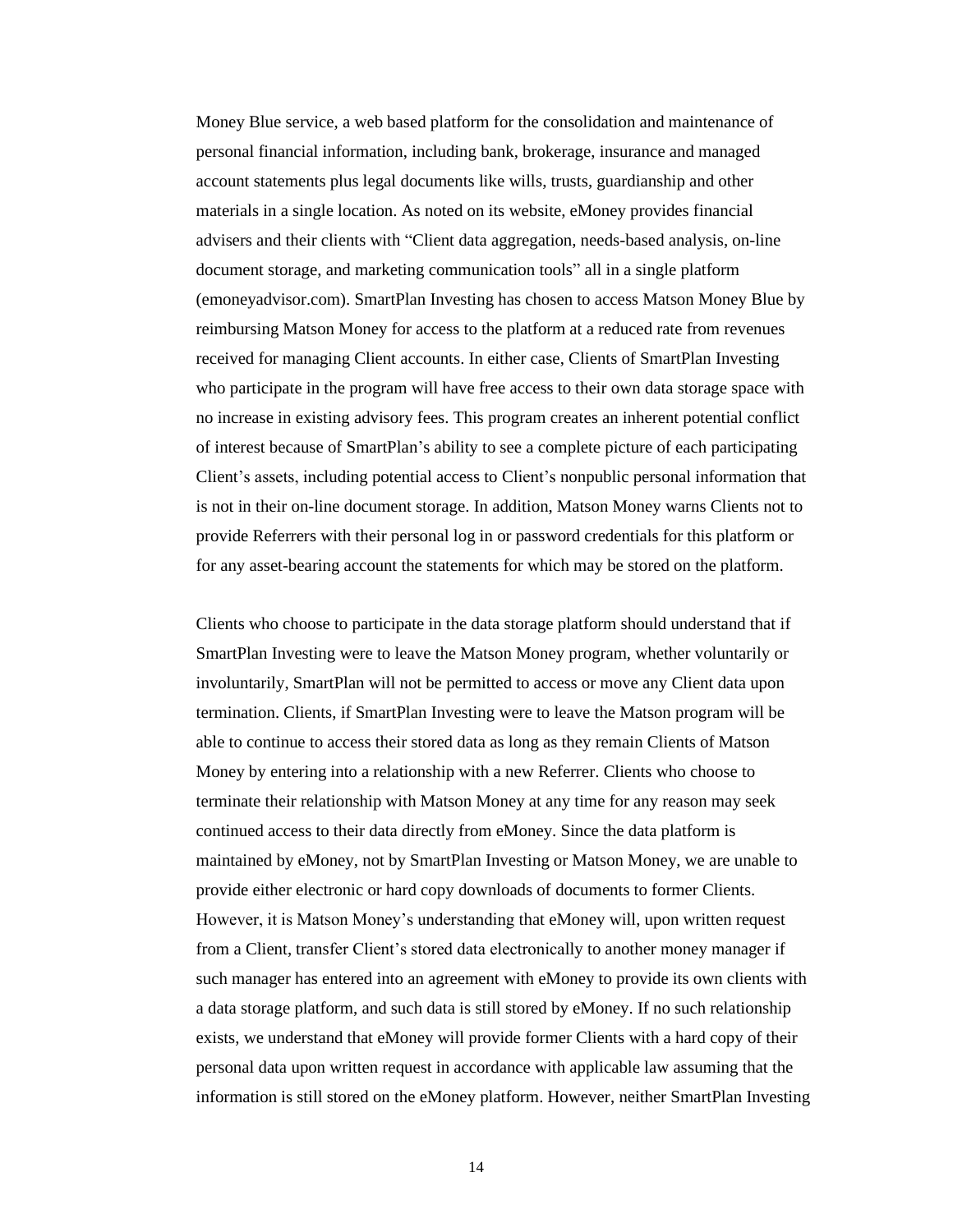nor Matson Money will be responsible for any fees associated with former Clients' requests to eMoney to move their stored documents, whether in electronic or hard copy format, upon termination of their relationship with us.

### **Custody**

You will not give us authority to withdraw securities or funds from your account. Your funds and securities will be held with a bank, broker/dealer, or other independent qualified custodian. We do not accept physical custody of any of your funds and/or securities. We do not accept or forward securities certificates to your custodian. We do not produce account statements. You will receive account statements from the custodian holding your funds and securities at least quarterly. Please review account statements for accuracy and let us know if there are any discrepancies.

### <span id="page-14-0"></span>**Investment Discretion**

We do not exercise investment discretion on your behalf.

### <span id="page-14-1"></span>**Voting Client Securities**

Your custodian may send proxies or other solicitations about your securities directly to you. We do not accept authority to vote securities on your behalf.

### <span id="page-14-2"></span>**Financial Information**

SmartPlan Investing does not require the prepayment of fees in excess of \$500 and more than six months in advance and does not have discretionary authority over, or custody of, client funds and securities. SmartPlan Investing has no financial commitment that impairs its ability to meet contractual and fiduciary commitments to clients nor has it been the subject of a bankruptcy proceeding.

### <span id="page-14-3"></span>**Requirements for State-Registered Advisers**

*Principal Executive Officers*

#### **Roy E. Wiley, President**

*See attached Form ADV Part 2B – Brochure Supplement for information about Mr. Wiley.*

#### **Keith Stacy, Compliance Officer**

*See attached Form ADV Part 2B – Brochure Supplement for information about Mr. Stacy.*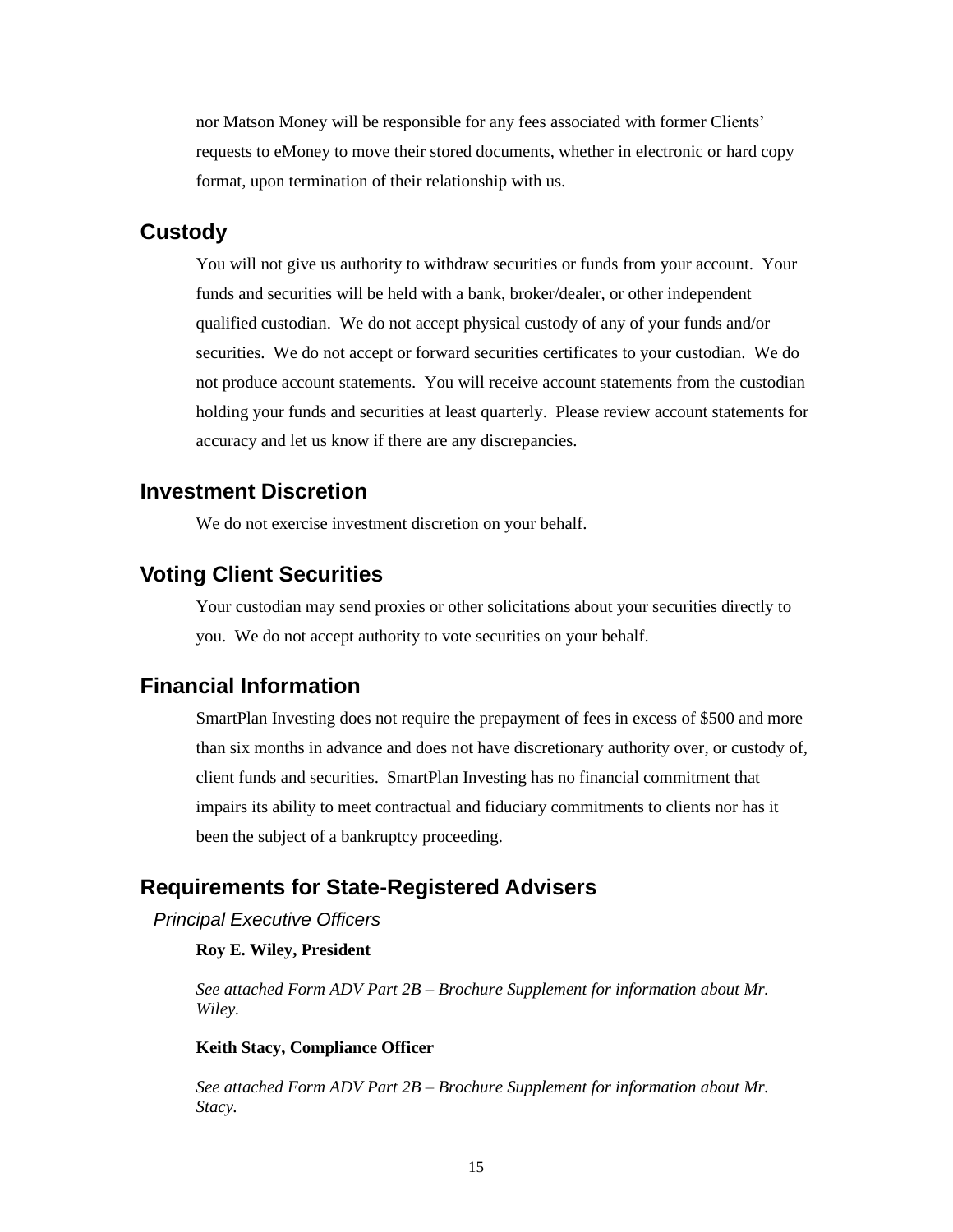#### *Other Business Activities*

See "*Other Financial Industries Activities and Affiliations*" above.

#### *Calculation of Performance-Based Fees*

This item does not apply to SmartPlan Investing or to Mr. Wiley and Mr. Stacy.

### *Arbitration, Civil Suits, Etc.*

This item does not apply to SmartPlan Investing or to Mr. Wiley and Mr. Stacy.

### *Relationships or Arrangements with Issuers*

This item does not apply to SmartPlan Investing or to Mr. Wiley and Mr. Stacy.

### *Bankruptcy*

This item does not apply to SmartPlan Investing or to Mr. Wiley and Mr. Stacy.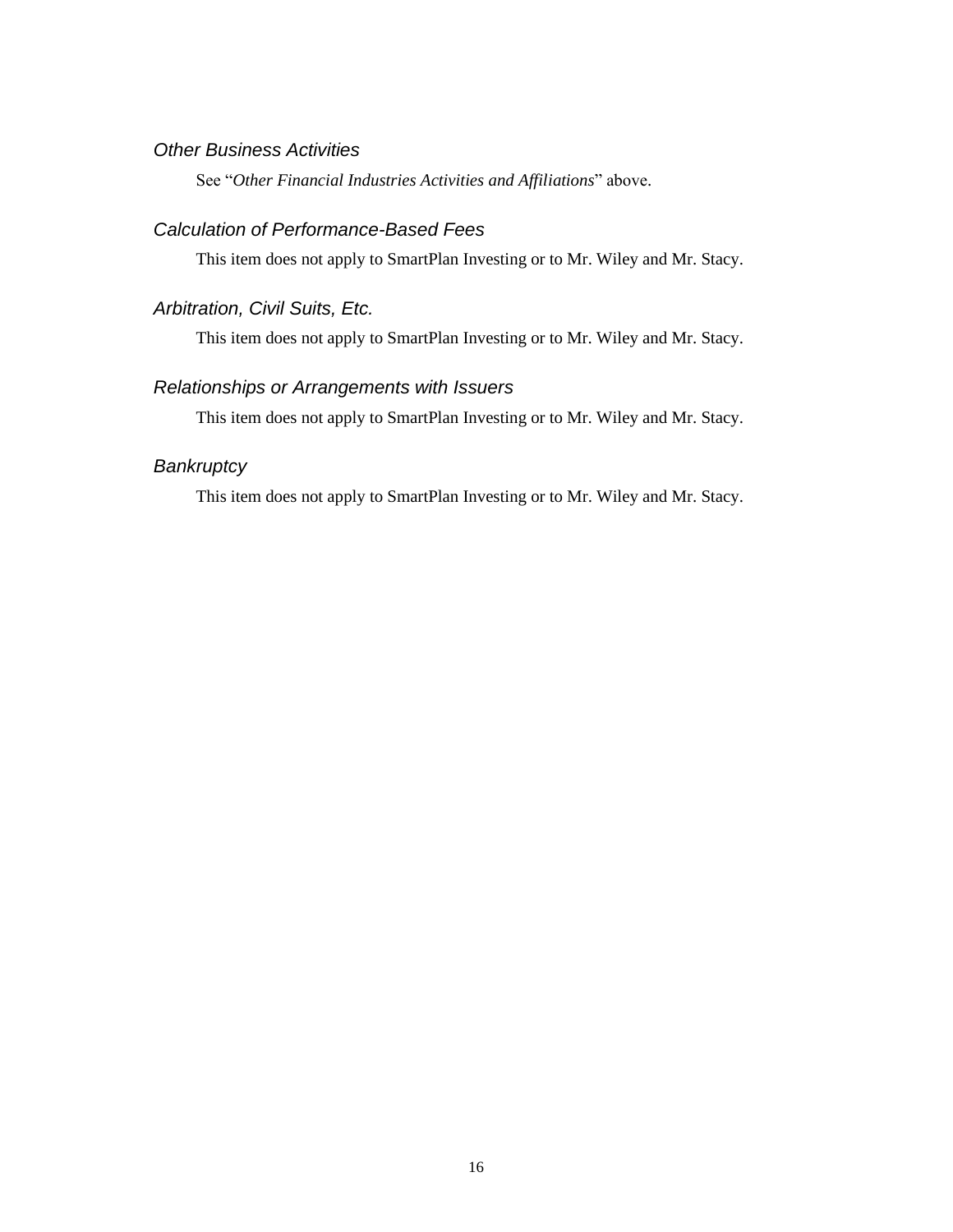**Jennifer Foster**

# **Financial Planning Counselors, Inc. DBA SmartPlan Investing**

14255 US Hwy 1 Suite 235

Juno Beach, FL 33408

(561) 744-9516

[www.smartplaninvesting.com](http://www.smartplaninvesting.com/)

March 8, 2022

**This brochure provides information about Jennifer Foster that supplements the SmartPlan Investing brochure. You should have received a copy of that brochure. Please contact Jennifer Foster at (561) 744-9516 if you did not receive SmartPlan Investing's brochure or if you have any questions about the contents of this supplement.** 

**Additional information about Jennifer Foster is available on the SEC's website at [www.adviserinfo.sec.gov.](http://www.adviserinfo.sec.gov/)**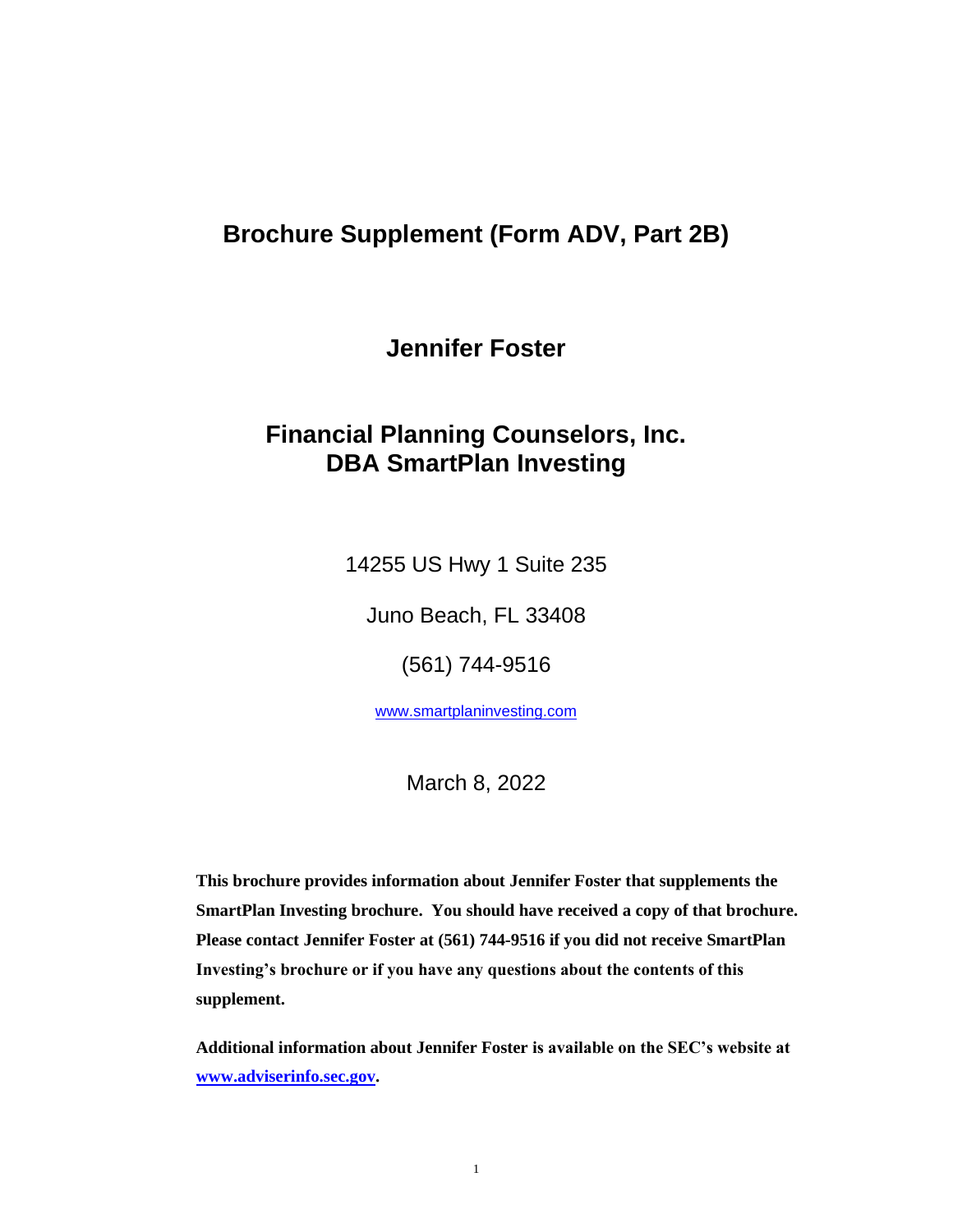#### **Jennifer Marie Foster**

*Year of Birth:* 1976 *Formal Education after High School:*

• Palm Beach State College 2000 - 2003

*Business Background for the Preceding Five Years:*

• SmartPlan Investing, Admin Assistant and Investment Coordinator, 2004 -Present

Jennifer Foster is an Investment Advisor Representative. An Investment Advisor Representative is licensed and regulated by their state. While state laws and regulations vary, the education, experience, and testing requirements for licensure as an Investment Advisor Representative include passing of the vigorous Series 65 exam.

## **Disciplinary Information**

This item does not apply to Jennifer Foster.

## **Other Business Activities**

This item does not apply to Jennifer Foster.

## **Additional Compensation**

Jennifer Foster does not receive any additional compensation from non-clients for providing advisory services.

## **Supervision**

Jennifer Foster's supervisor is Roy E. Wiley, President (561-744-9516). Roy E. Wiley reviews Ms. Foster's client account activities, correspondence, transactions, and personal securities transactions regularly for inappropriate actions.

## **Requirements for State-Registered Advisers**

*Arbitration Claims, Civil, Self-Regulatory Organization, or Administrative Proceedings, and Bankruptcy*

These items do not apply to Ms. Foster.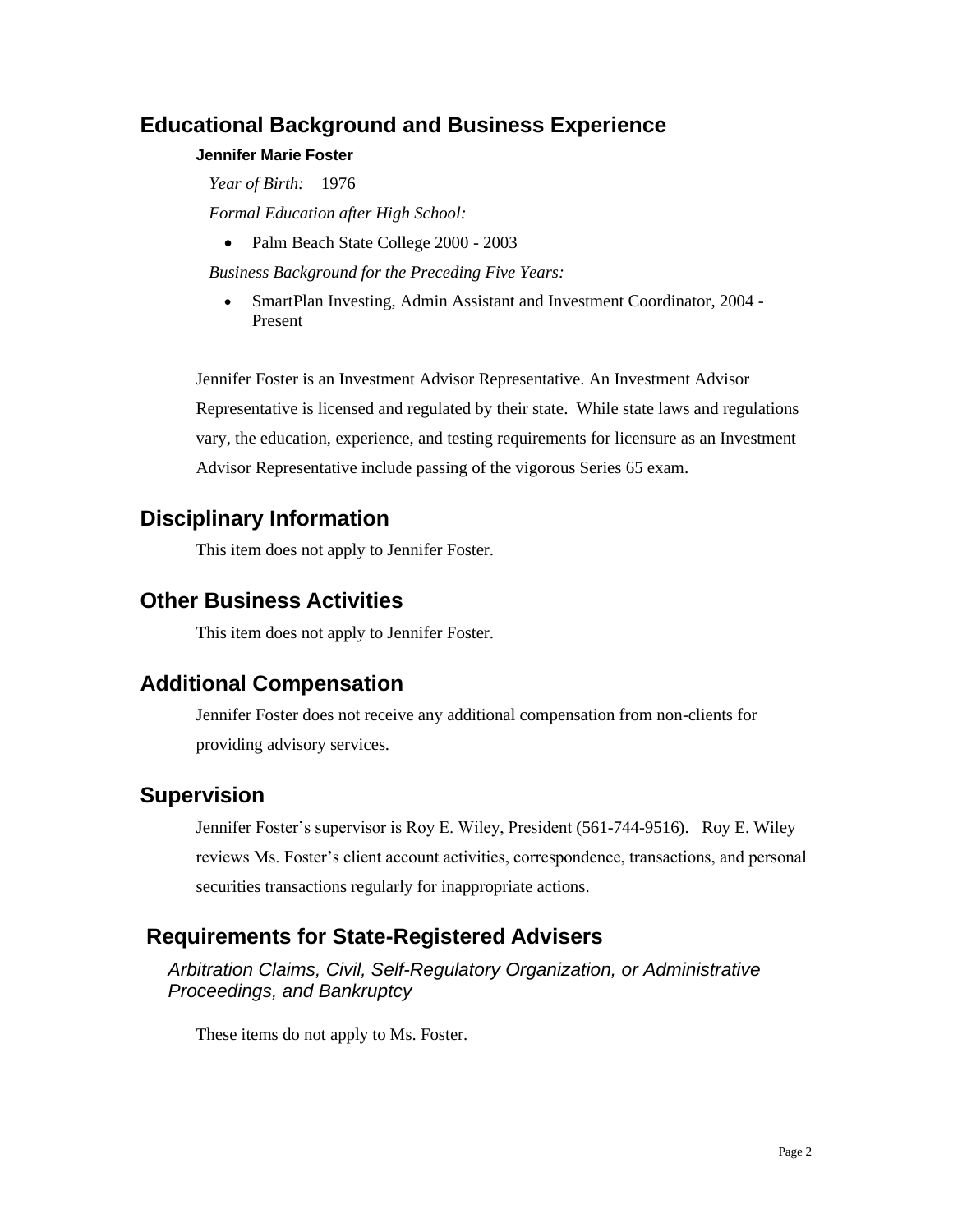# **Joshua B. Helman**

# **Financial Planning Counselors, Inc. DBA SmartPlan Investing**

9021 Shenandoah Run

Wesley Chapel, FL 33544

(407) 694-5177

Main Office: 14255 US Hwy 1 Suite 235

Juno Beach, FL 33408

(561) 744-9516

[www.smartplaninvesting.com](http://www.smartplaninvesting.com/) 

March 8, 2022

**This brochure provides information about Joshua B. Helman that supplements the SmartPlan Investing brochure. You should have received a copy of that brochure. Please contact Roy Wiley, President, at (561) 744-9516 if you did not receive SmartPlan Investing's brochure or if you have any questions about the contents of this supplement.** 

**Additional information about Joshua B. Helman is available on the SEC's website at**  [www.adviserinfo.sec.gov](http://www.adviserinfo.sec.gov/)**.**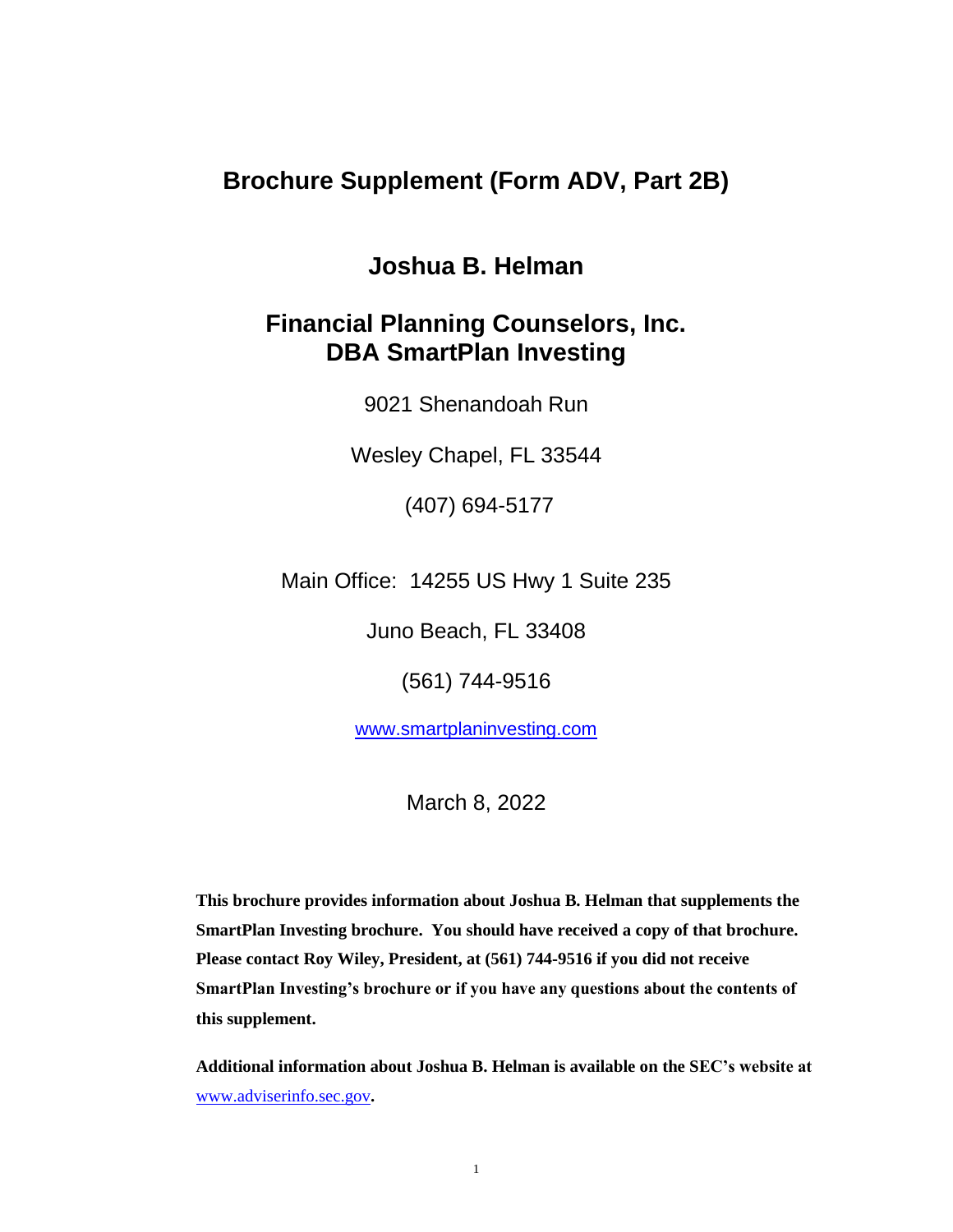#### **Joshua B. Helman**

*Year of Birth:* 1966

*Formal Education after High School:*

- Harvard Medical School, 1993
- Harvard University, 1988

*Business Background for the Preceding Five Years:*

- SmartPlan Investing, Investment Adviser Representative, 2007 Present
- University of Florida, Physician, 2004 Present

### **Disciplinary Information**

This item does not apply to Dr. Helman.

### **Other Business Activities**

Dr. Helman's duties at the University of Florida account for a substantial amount of his time and income but are unrelated to his duties as an IAR of SmartPlan Investing.

In addition, Dr. Helman is a licensed insurance agent who may sell insurance products to advisory clients. Commissions are earned on the sale of insurance products. If Dr. Helman recommends insurance products to you, you are under no obligation to purchase the products through him. Even though this may be a potential conflict of interest, we believe insurance products complement and enhance advisory services. Before you purchase insurance based on Dr. Helman's recommendation, he will explain to you the reasons for the recommendation and provide you with details regarding his compensation.

### **Additional Compensation**

Dr. Helman does not receive any additional compensation from non-clients for providing advisory services.

### **Supervision**

Dr. Helman's supervisor is Roy E. Wiley, President (561-744-9516). Roy E. Wiley reviews Dr. Helman's account activities, correspondence, transactions, and personal securities transactions regularly for inappropriate actions.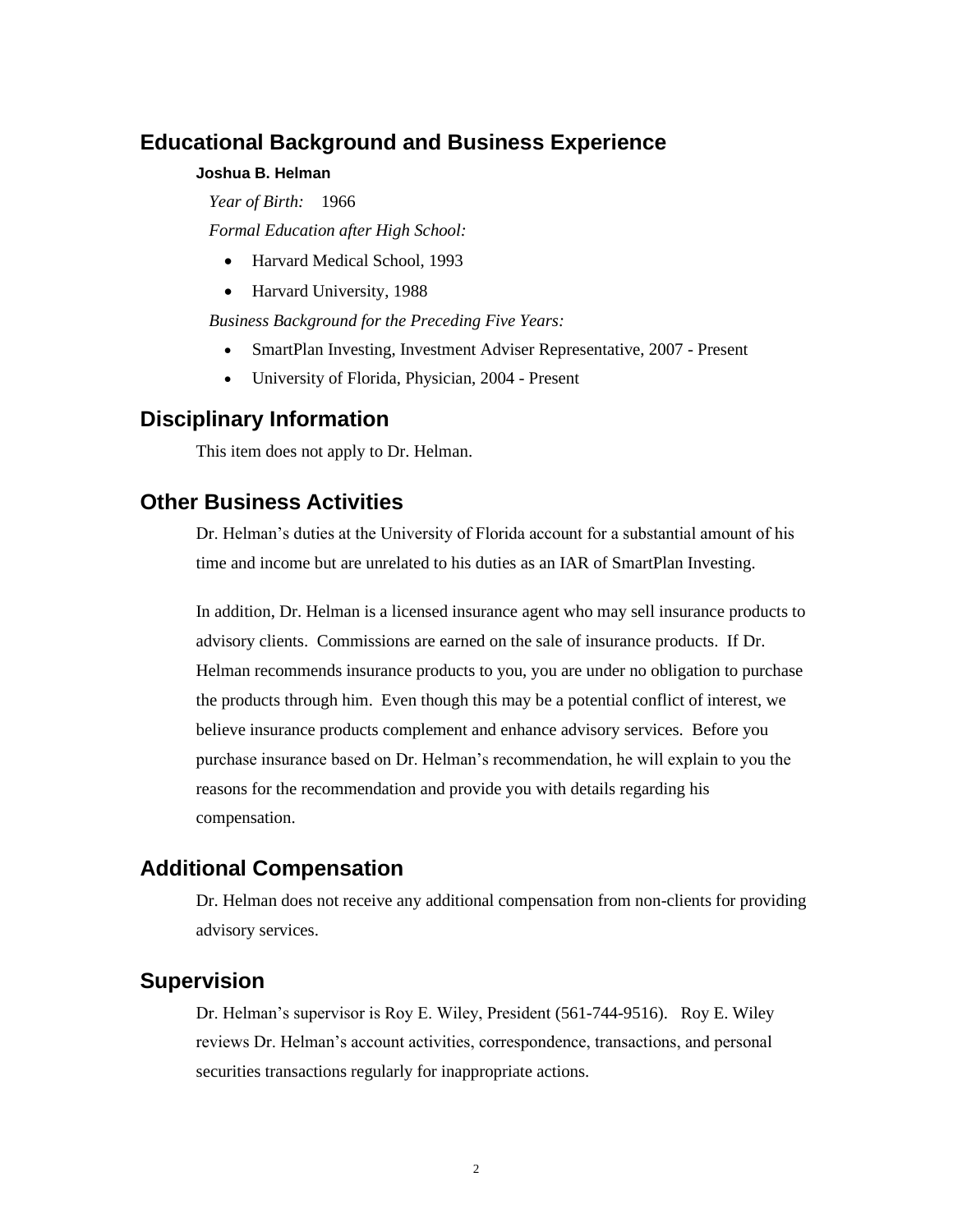# **Requirements for State-Registered Advisers**

*Arbitration Claims, Civil, Self-Regulatory Organization, or Administrative Proceedings, and Bankruptcy*

These items do not apply to Dr. Helman.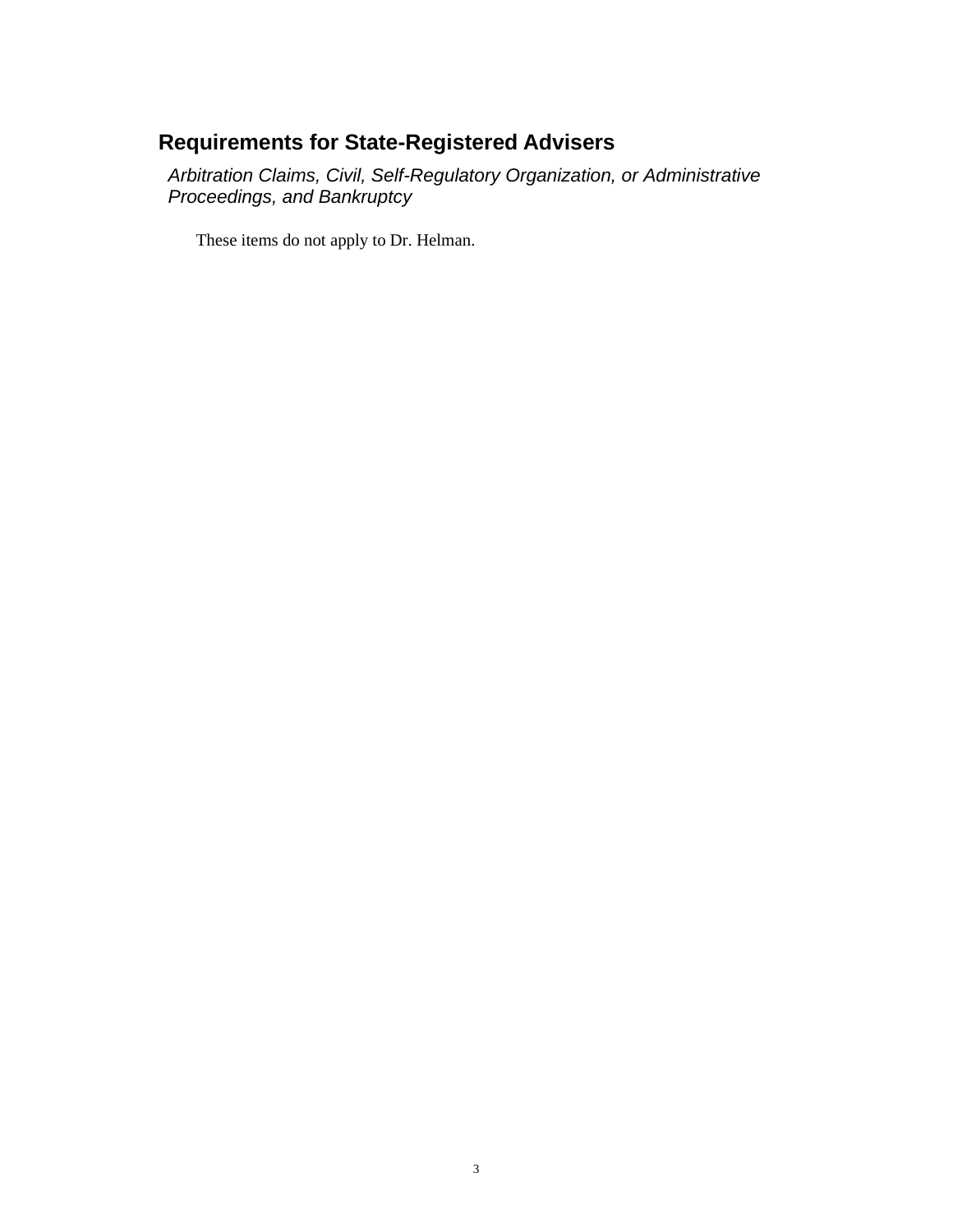# **Mathew E. Kotecki**

# **Financial Planning Counselors, Inc. DBA SmartPlan Investing**

14255 US Hwy 1 Suite 235

Juno Beach, FL 33408

(561) 744-9516

[www.smartplaninvesting.com](http://www.smartplaninvesting.com/) 

March 8, 2022

**This brochure provides information about Mathew E. Kotecki that supplements the SmartPlan Investing brochure. You should have received a copy of that brochure. Please contact Roy Wiley, President, at (561) 744-9516 if you did not receive SmartPlan Investing's brochure or if you have any questions about the contents of this supplement.** 

**Additional information about Mathew E. Kotecki is available on the SEC's website at [www.adviserinfo.sec.gov.](http://www.adviserinfo.sec.gov/)**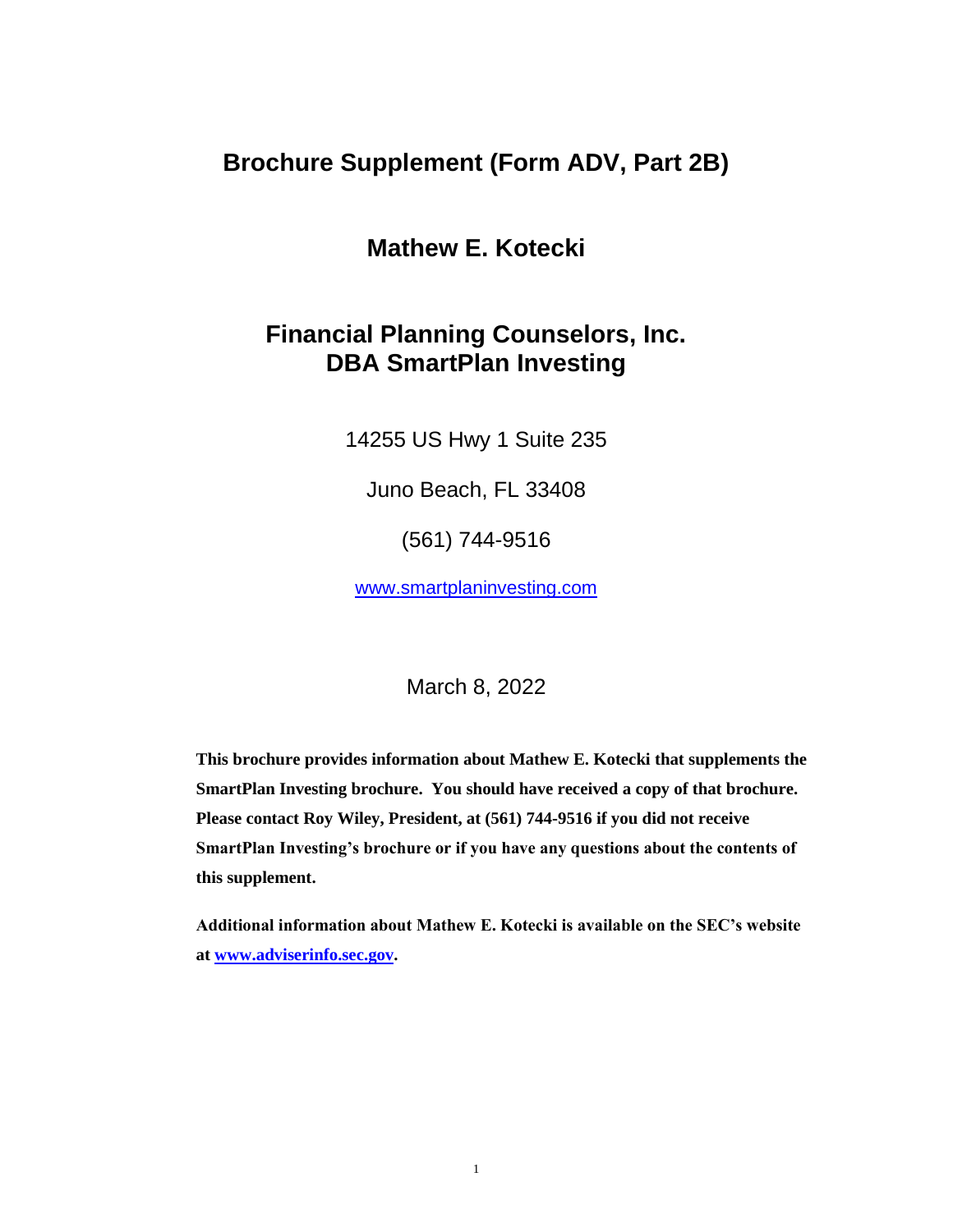#### **Mathew E. Kotecki**

*Year of Birth:* 1983

*Formal Education after High School:*

• Florida Institute of Technology

*Business Background for the Preceding Five Years:*

- SmartPlan Investing, Investment Adviser Representative, 2015 Present
- Willis Marine, Inc., Naval Architect, 2006 Present

## **Disciplinary Information**

This item does not apply to Mr. Kotecki.

### **Other Business Activities**

Mr. Kotecki is employed by Willis Marine, Inc. as a Naval Architect. Presently, this activity involves a substantial amount of his time and income but are unrelated to his duties as an IAR of SmartPlan Investing.

## **Additional Compensation**

Mr. Kotecki does not receive any additional compensation from non-clients for providing advisory services.

## **Supervision**

Mr. Kotecki's supervisor is Roy E. Wiley, President (561-744-9516). Roy E. Wiley reviews Mr. Kotecki's client account activities, correspondence, transactions, and personal securities transactions regularly for inappropriate actions.

## **Requirements for State-Registered Advisers**

*Arbitration Claims, Civil, Self-Regulatory Organization, or Administrative Proceedings, and Bankruptcy*

These items do not apply to Mr. Kotecki.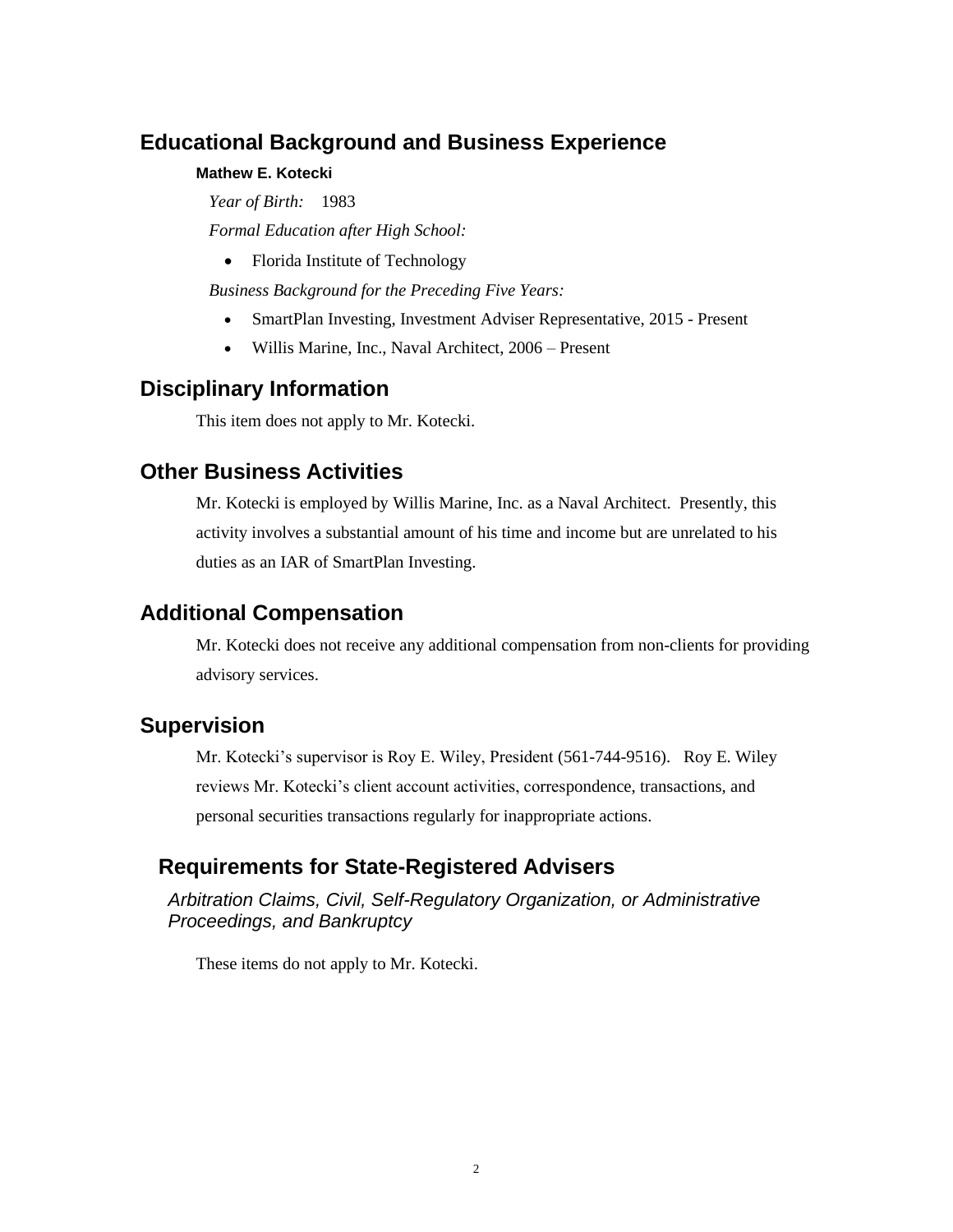**Keith Stacy**

# **Financial Planning Counselors, Inc. DBA SmartPlan Investing**

14255 US Hwy 1 Suite 235

Juno Beach, FL 33408

(561) 744-9516

[www.smartplaninvesting.com](http://www.smartplaninvesting.com/)

March 8, 2022

**This brochure provides information about Keith Stacy that supplements the SmartPlan Investing brochure. You should have received a copy of that brochure. Please contact Mr. Stacy at (561) 744-9516 if you did not receive SmartPlan Investing's brochure or if you have any questions about the contents of this supplement.** 

**Additional information about Keith Stacy is available on the SEC's website at [www.adviserinfo.sec.gov.](http://www.adviserinfo.sec.gov/)**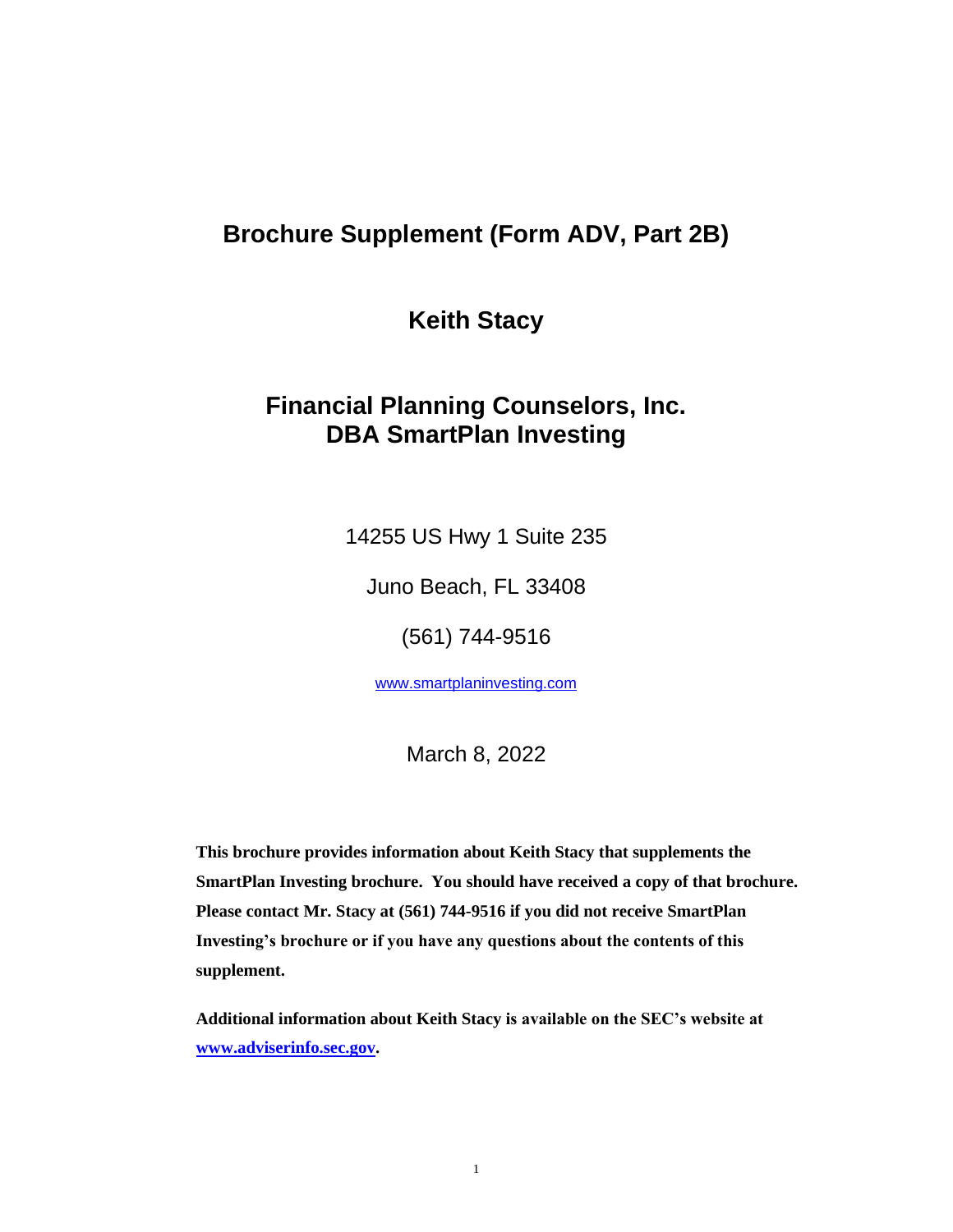### **Keith Stacy**

*Year of Birth:* 1996

*Formal Education after High School:*

• BA, Liberal Arts with a Concentration in Economics, Florida Atlantic University, 2019

*Business Background for the Preceding Five Years:*

- SmartPlan Investing, Admin Assistant, 2019 2020; Investment Advisor Representative, 2020 to Present; Compliance Officer, 2022 – Present
- Florida Atlantic University, Full-Time Student, 2015 2019; Economics Tutor,  $2017 - 2018$
- Christ Fellowship Church, Accounts Payable Intern, 2017

## **Disciplinary Information**

This item does not apply to Mr. Stacy

## **Other Business Activities**

Mr. Stacy is not involved in other business activities.

## **Additional Compensation**

Mr. Stacy does not receive any additional compensation from non-clients for providing advisory services.

## **Supervision**

Mr. Stacy's direct supervisor is Roy E. Wiley, President (561-744-9516). Roy E. Wiley reviews Mr. Stacy's client account activities, correspondence, transactions, and personal securities transactions regularly for inappropriate actions.

## **Requirements for State-Registered Advisers**

*Arbitration Claims, Civil, Self-Regulatory Organization, or Administrative Proceedings, and Bankruptcy*

These items do not apply to Mr. Stacy.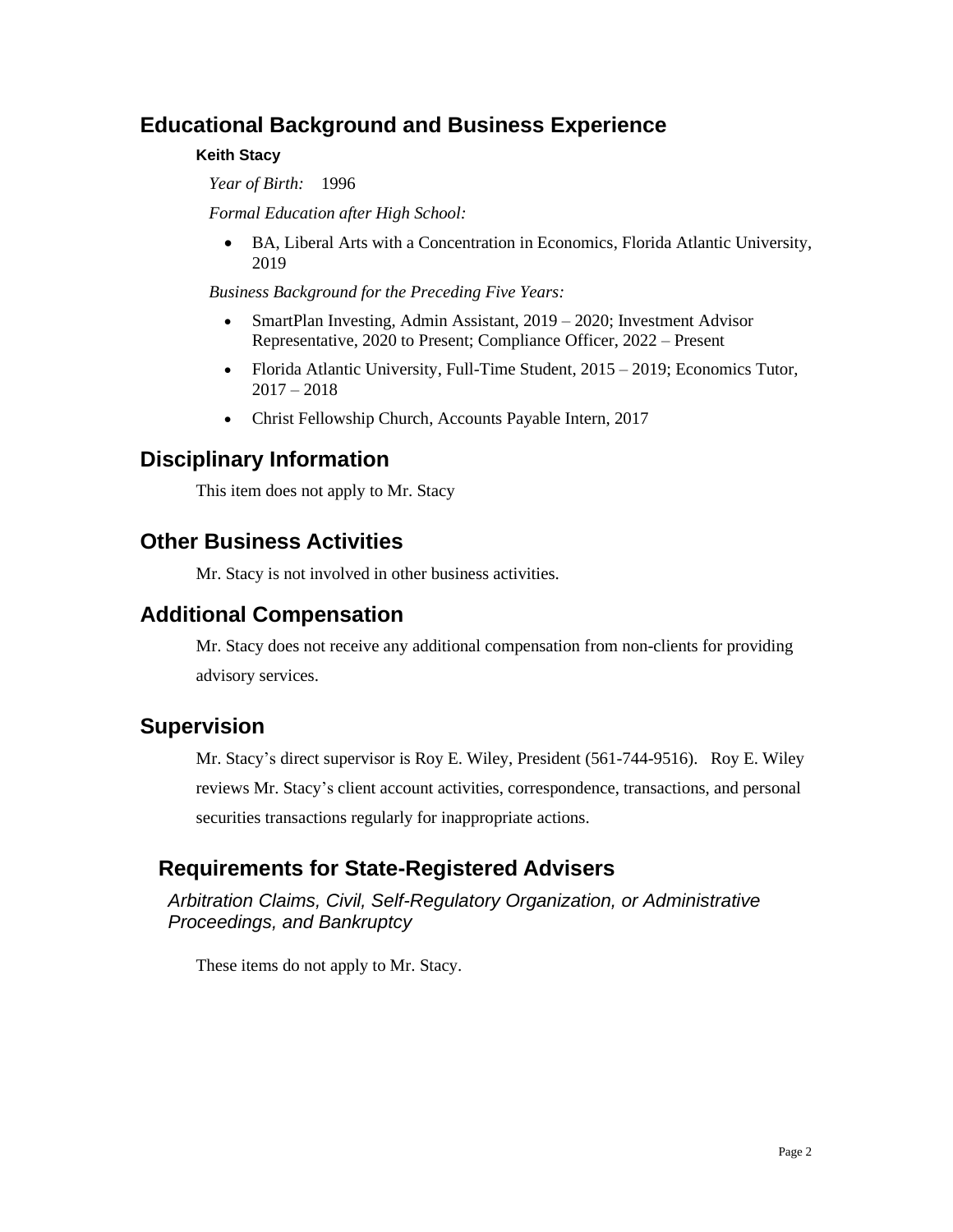# **Robroy Wiley**

# **Financial Planning Counselors, Inc. DBA SmartPlan Investing**

1419 Calibre Woods Drive NE

Atlanta, GA 30329

(770)-450-6625

Main Office: 14255 US Hwy 1 Suite 235

Juno Beach, FL 33408

(561) 744-9516

[www.smartplaninvesting.com](http://www.smartplaninvesting.com/) 

March 8, 2022

**This brochure provides information about Robroy Wiley that supplements the SmartPlan Investing brochure. You should have received a copy of that brochure. Please contact Roy Wiley, President, at (561) 744-9516 if you did not receive SmartPlan Investing's brochure or if you have any questions about the contents of this supplement.** 

**Additional information about Robroy Wiley is available on the SEC's website at [www.adviserinfo.sec.gov.](http://www.adviserinfo.sec.gov/)**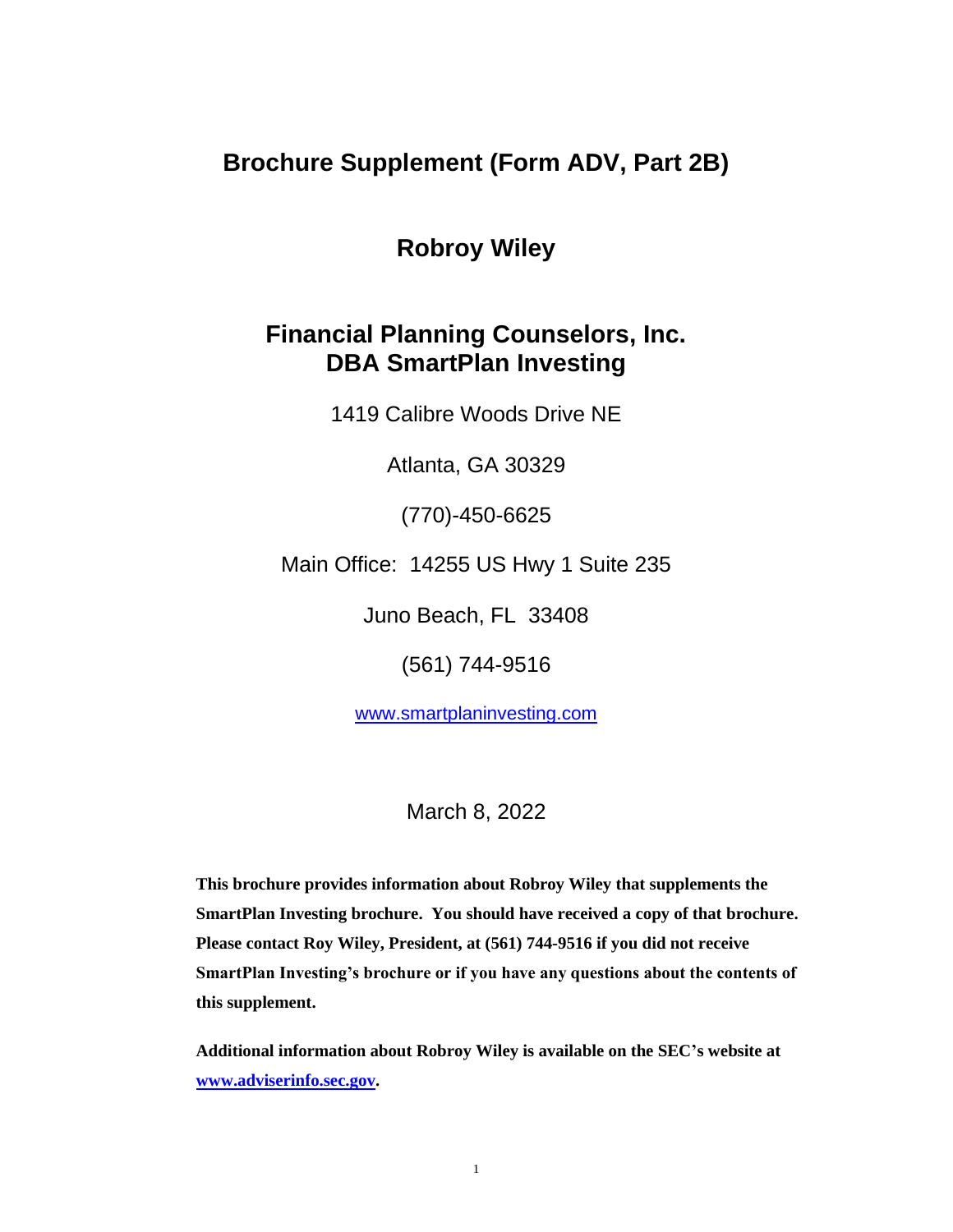### **Robroy Wiley**

*Year of Birth:* 1972

*Formal Education after High School:*

• Georgia State University, BBA-Finance, 2006

*Business Background for the Preceding Five Years:*

- SmartPlan Investing, Investment Adviser Representative, 2013 Present
- SmartPlan Investing, Social Media Consultant, 2011 Present

## **Disciplinary Information**

This item does not apply to Mr. Wiley.

## **Other Business Activities**

Mr. Wiley has no other business activities.

## **Additional Compensation**

Mr. Wiley does not receive any additional compensation from non-clients for providing advisory services.

## **Supervision**

Mr. Wiley's supervisor is Roy E. Wiley, President (561-744-9516). Roy E. Wiley reviews Robroy Wiley's client account activities, correspondence, transactions, and personal securities transactions regularly for inappropriate actions.

## **Requirements for State-Registered Advisers**

*Arbitration Claims, Civil, Self-Regulatory Organization, or Administrative Proceedings, and Bankruptcy*

These items do not apply to Mr. Wiley.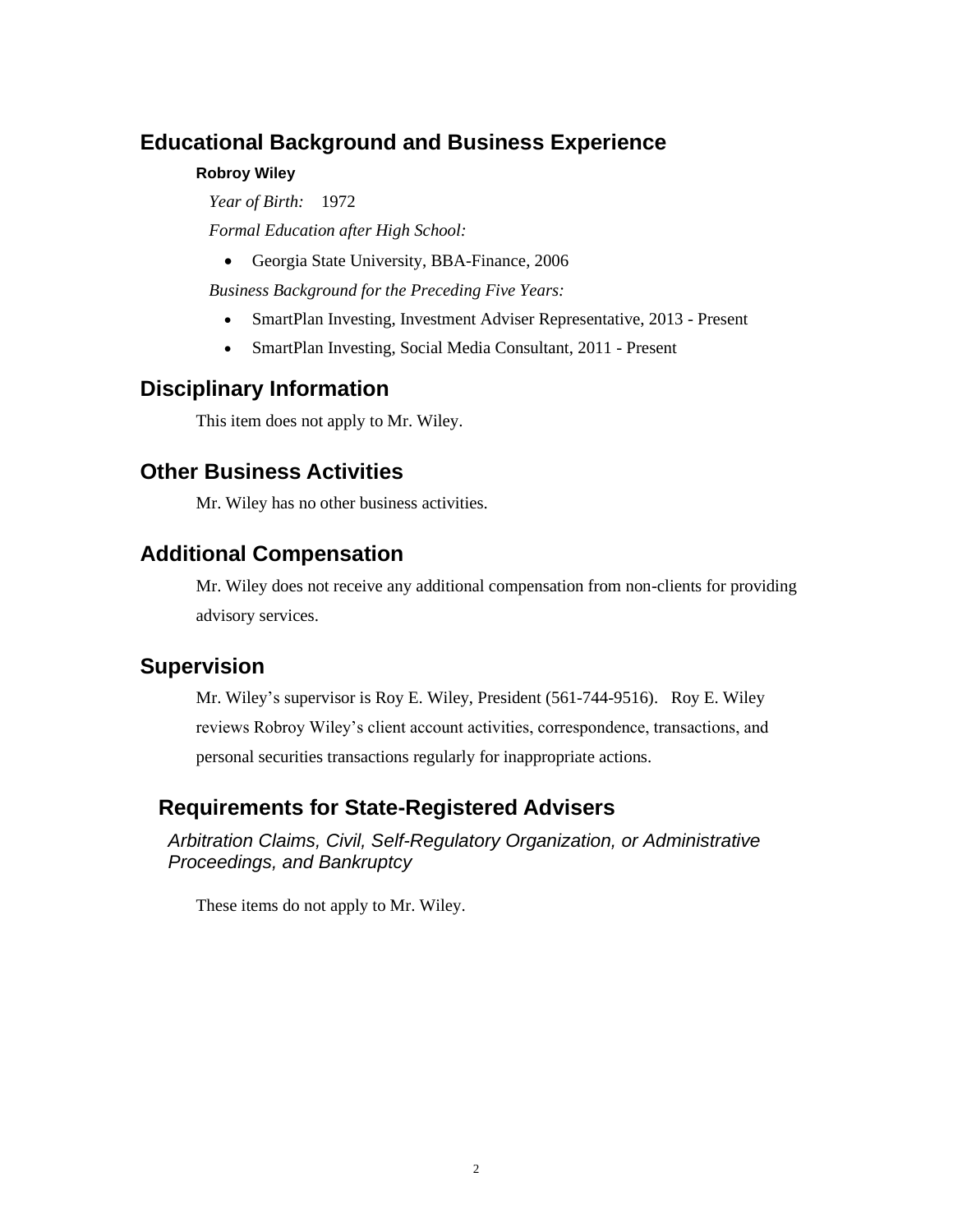**Roy E. Wiley, AIF®**

# **Financial Planning Counselors, Inc. DBA SmartPlan Investing**

14255 US Hwy 1 Suite 235

Juno Beach, FL 33408

(561) 744-9516

www.smartplaninvesting.com

March 8, 2022

**This brochure provides information about Roy E. Wiley, AIF® that supplements the SmartPlan Investing brochure. You should have received a copy of that brochure. Please contact Mr. Wiley at (561) 744-9516 if you did not receive SmartPlan Investing's brochure or if you have any questions about the contents of this supplement.** 

**Additional information about Roy E. Wiley, AIF® is available on the SEC's website at www.adviserinfo.sec.gov.**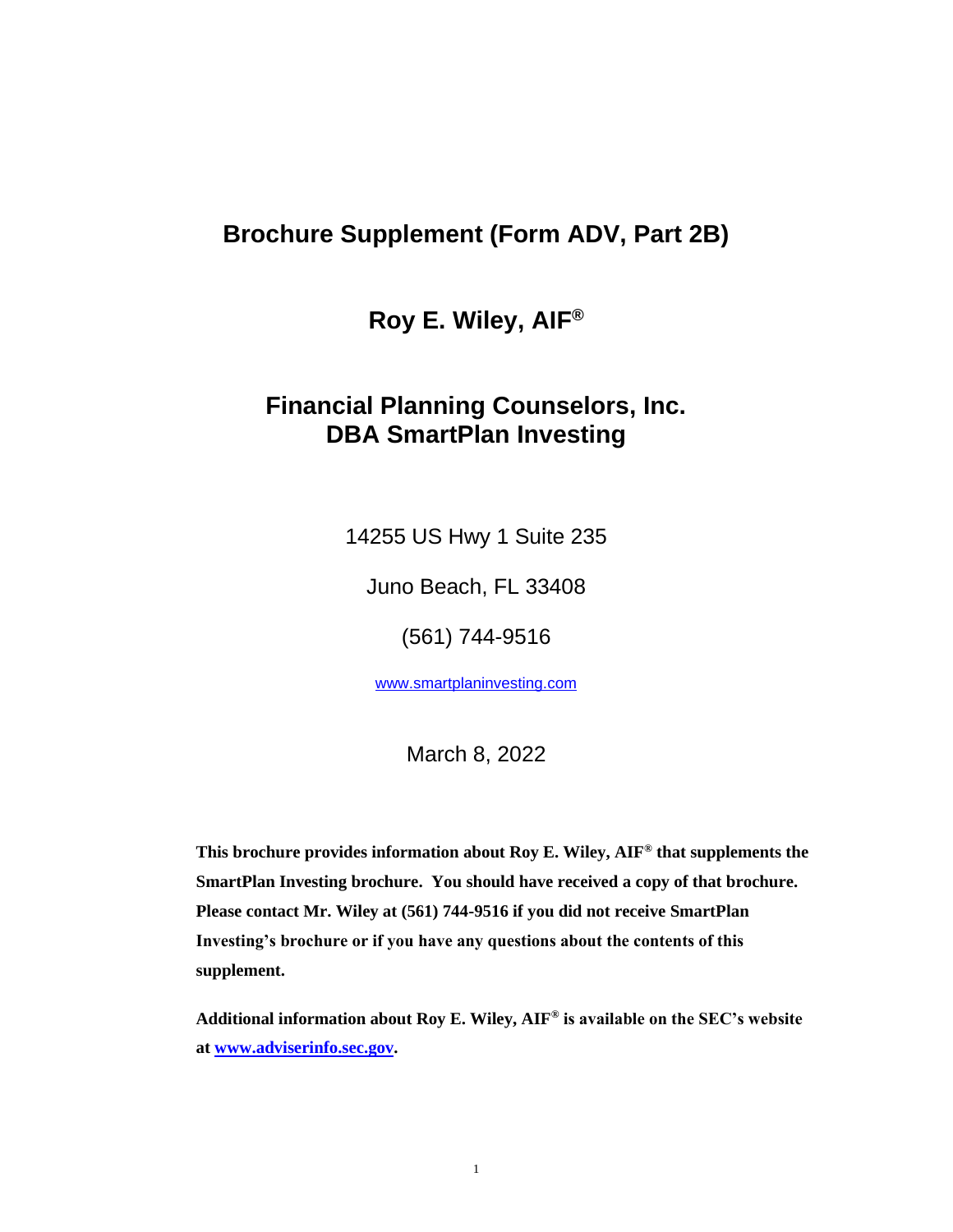#### **Roy E. Wiley, AIF®**

*Year of Birth:* 1945

*Formal Education after High School:*

• BBA Florida Atlantic University, 1974

*Business Background for the Preceding Five Years:*

- SmartPlan Investing, IAR, 1987 Present; Compliance Officer, 2004-2022; President, 2004 – Present; Owner, 2011 - Present
- Covenant Financial & Tax, Inc. DBA SmartPlan Financial Services, Partner Owner, 1992 - Present
- Roy E. Wiley, CPA, 1976 Present

Mr. Wiley holds credentials as a Certified Public Accountant (CPA) from American Institute of Certified Public Accountants. CPAs are licensed and regulated by their state boards of accountancy. While state laws and regulations vary, the education, experience, and testing requirements for licensure as a CPA generally include minimum college education, minimum experience levels, and successful passage of the Uniform CPA Examination. To maintain a CPA license, Mr. Wiley is required to complete eighty hours of continuing professional education every two years.

In addition, Mr. Wiley is an Accredited Investment Fiduciary<sup>®</sup> (AIF<sup>®</sup>). The AIF designation certifies that he has specialized knowledge of fiduciary standards of care and their application to the investment management process. To receive the AIF ® designation, Mr. Wiley completed a training program, successfully passed a comprehensive, closed-book final examination under the supervision of a proctor and agreed to abide by the  $AIF^{\circledast}$ , Code of Ethics. To maintain the  $AIF^{\circledast}$ , designation, he must annually renew his affirmation of the AIF®, Code of Ethics and complete six hours of continuing education credits. The certification is administered by The Center for Fiduciary Studies, LLC (a Fiduciary360 (fi360) company).

### **Disciplinary Information**

This item does not apply to Mr. Wiley.